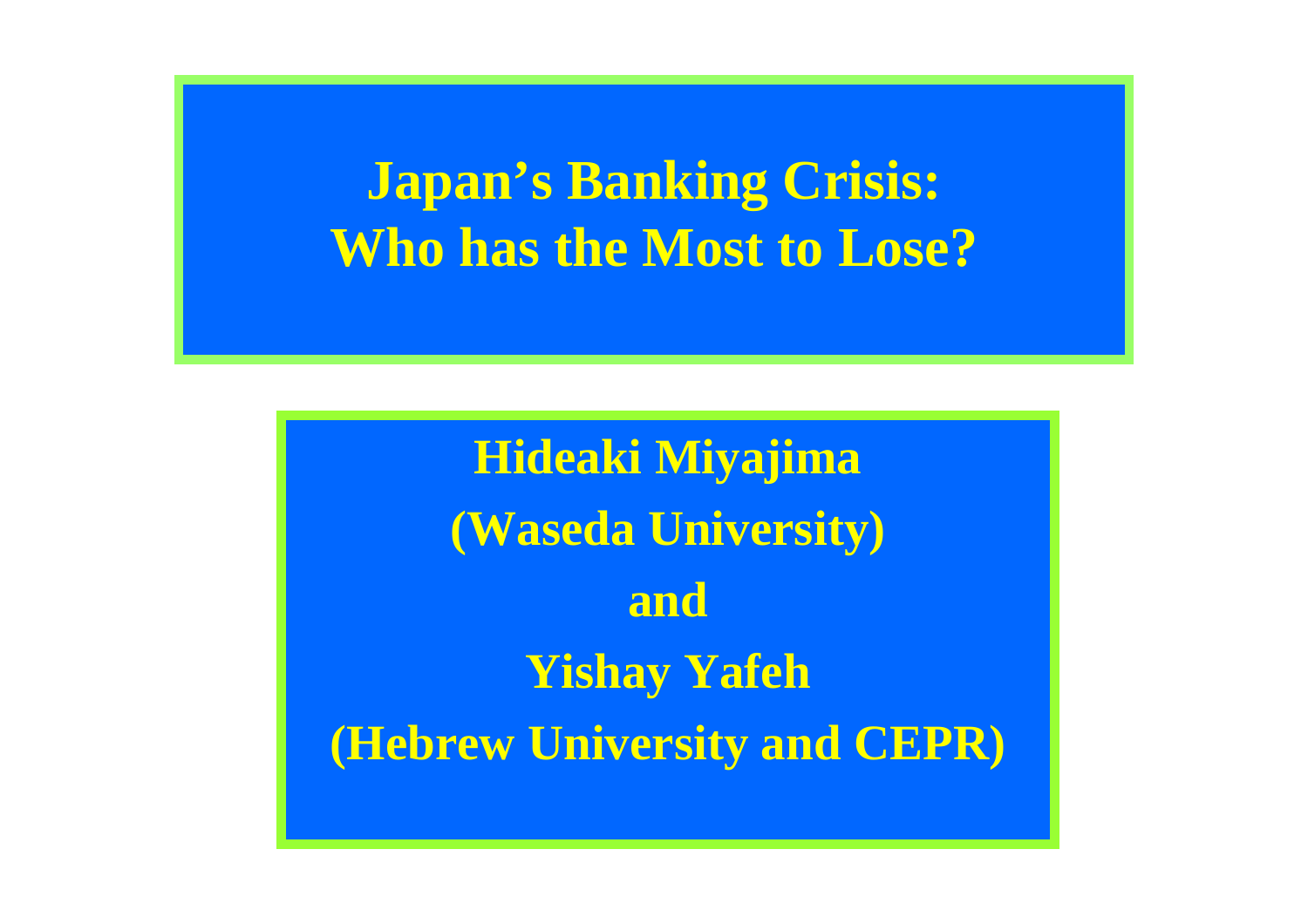- Much has been said and written about Japan's "lost decade" and prolonged banking crisis.
- But is everyone equally affected? What type of firms have the most to lose from the banks' malaise?
- This paper: attempt to answer this question using stock price data and abnormal returns around dates in which something happened in the banking system.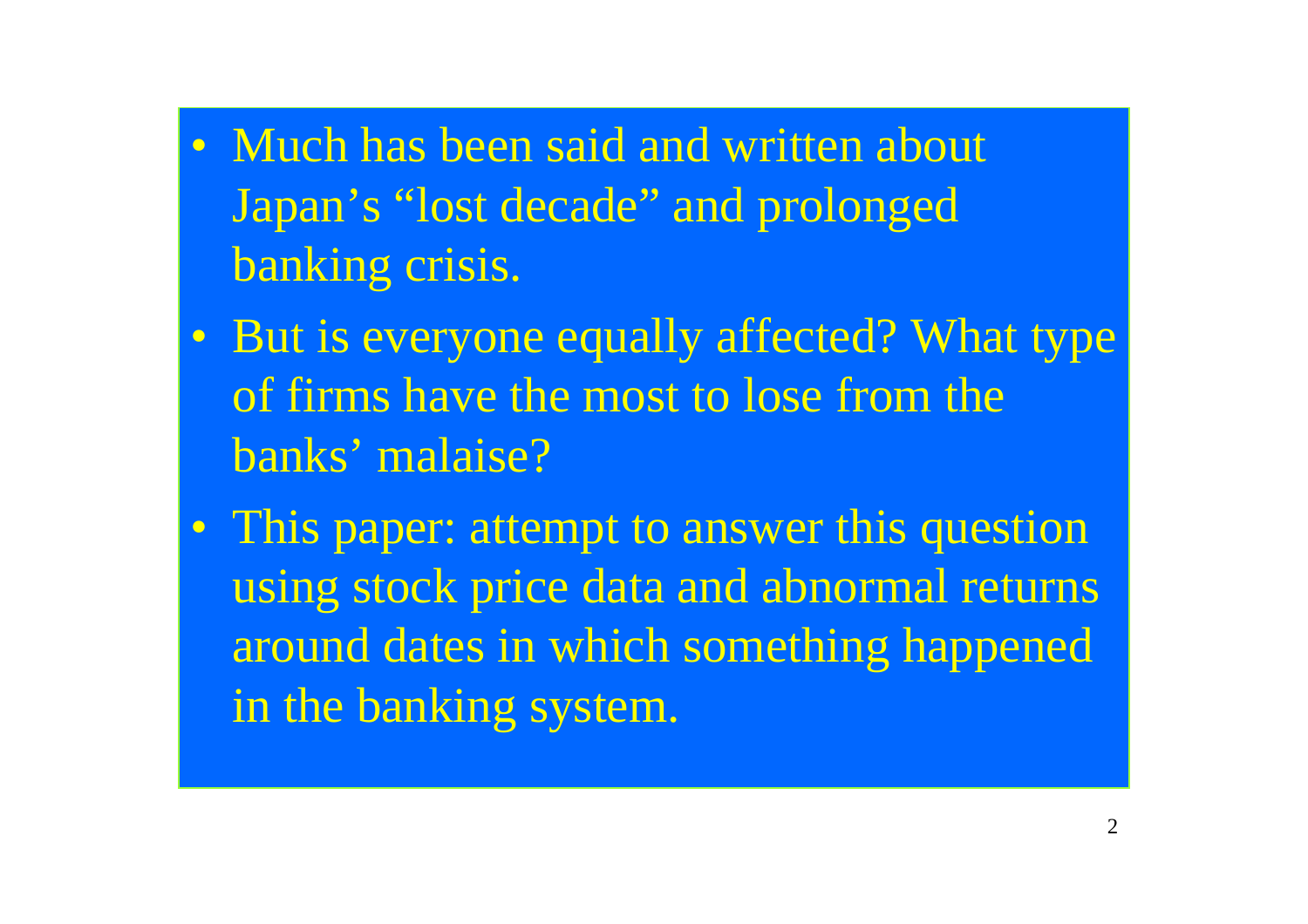#### **Figure 1: Co-movement of Industry-specific Stock Price Indexes and Bank Stock Prices, 1995-2002**

**Stock PriceIndice<sup>s</sup>** ( 1995 Ma r c h =1 0 0 )



N ote: B ased on the T okyo Stock E xchange industry-specific indices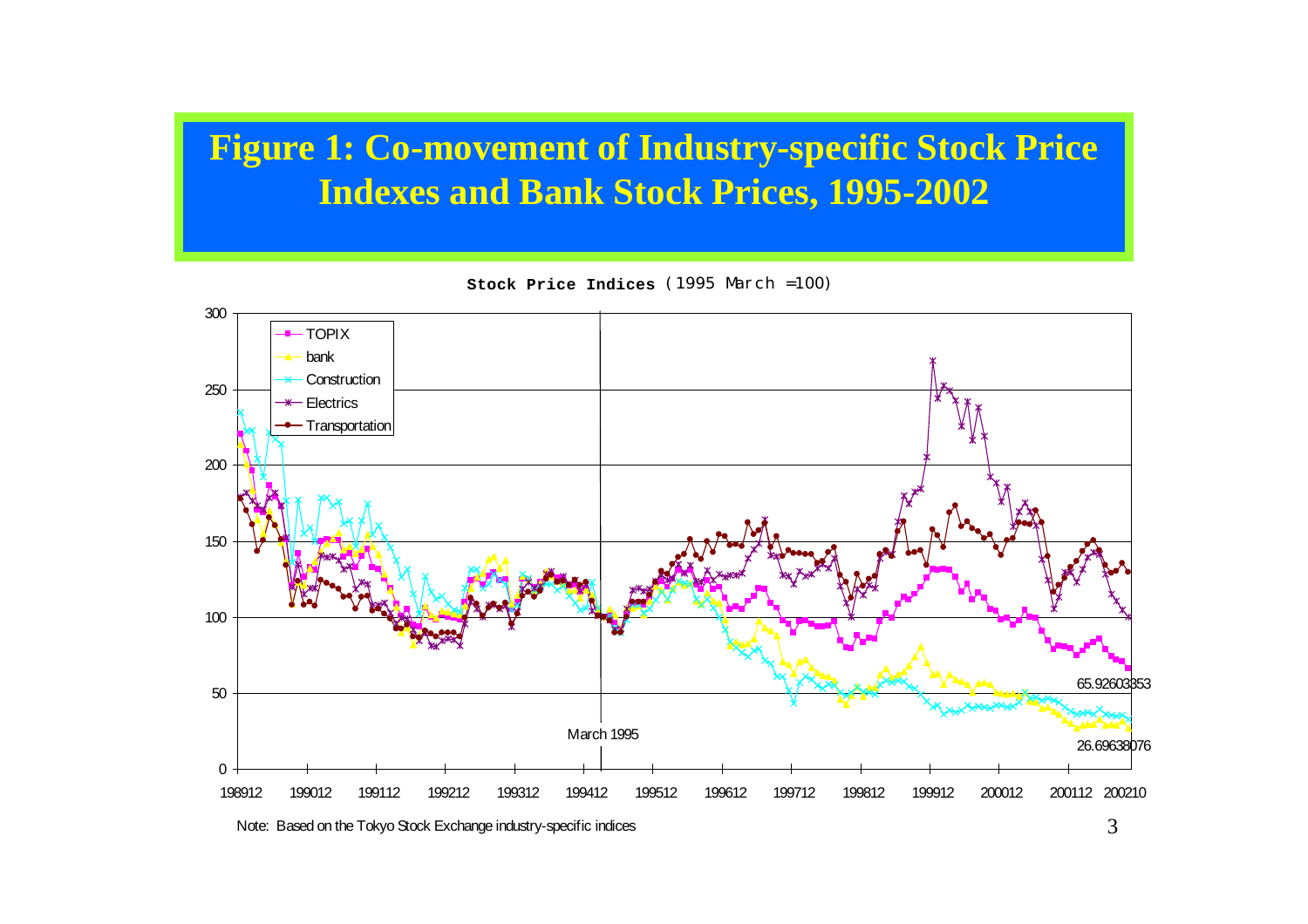Background about the Banking Crisis in Japan

- How severe is it? Estimates vary (about 13% of all loans in the late 1990s were nonperforming).
- This is not unheard of in developed economies (e.g. Scandinavia), but the duration of the crisis is unusual.
- Other measures: fiscal costs (unknown), lost output (hard to calculate counterfactual).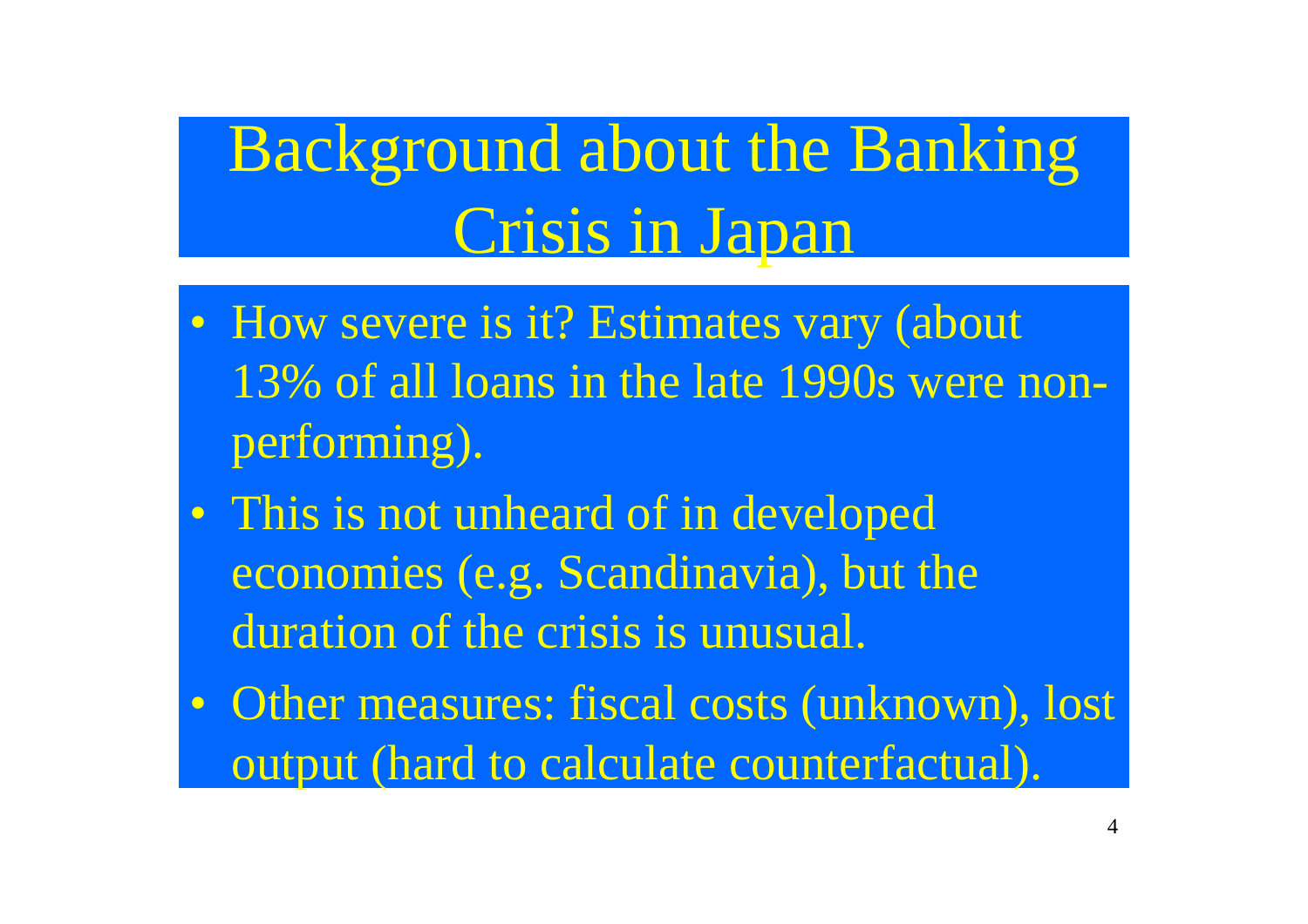## Reasons for the Crisis

- Many; conventional wisdom (Hoshi and Kashyap MIT book) emphasize the uneven pace of deregulation in financial markets.
- Other stories: Moral hazard ("convoy" system"); Bad luck and the real estate bubble (or how the Imperial Palace was worth more than all of Canada/California).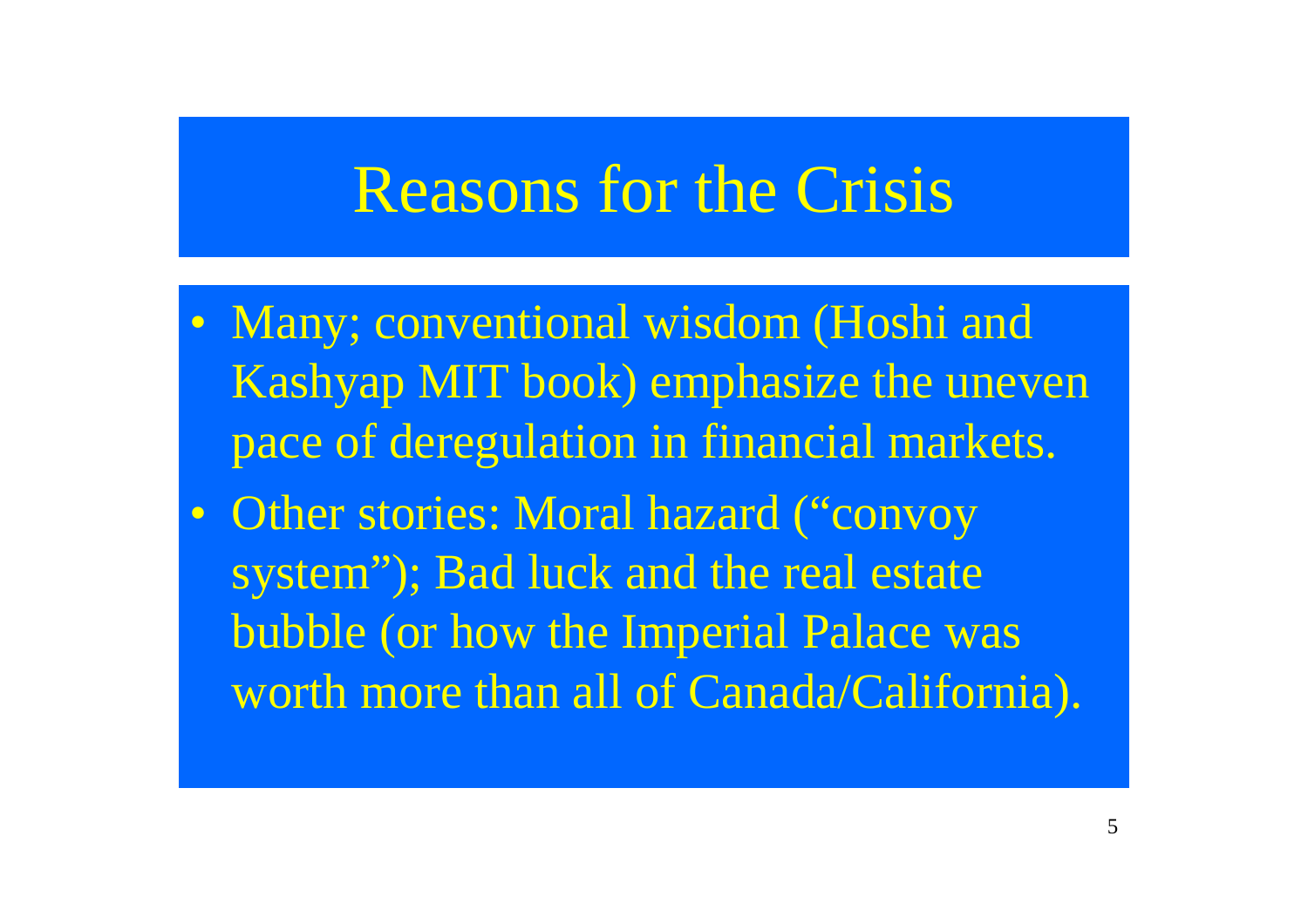# Why should the effect differ across firms?

• Macro literature and "credit crunch" suggests that some firms are more sensitive to changes in the availability of bank credit (due to monetary policy): small firms with limited access to K markets (e.g. Gertler and Gilchrist, 1994; Kashyap, Stein and Wilcox, AER 1993).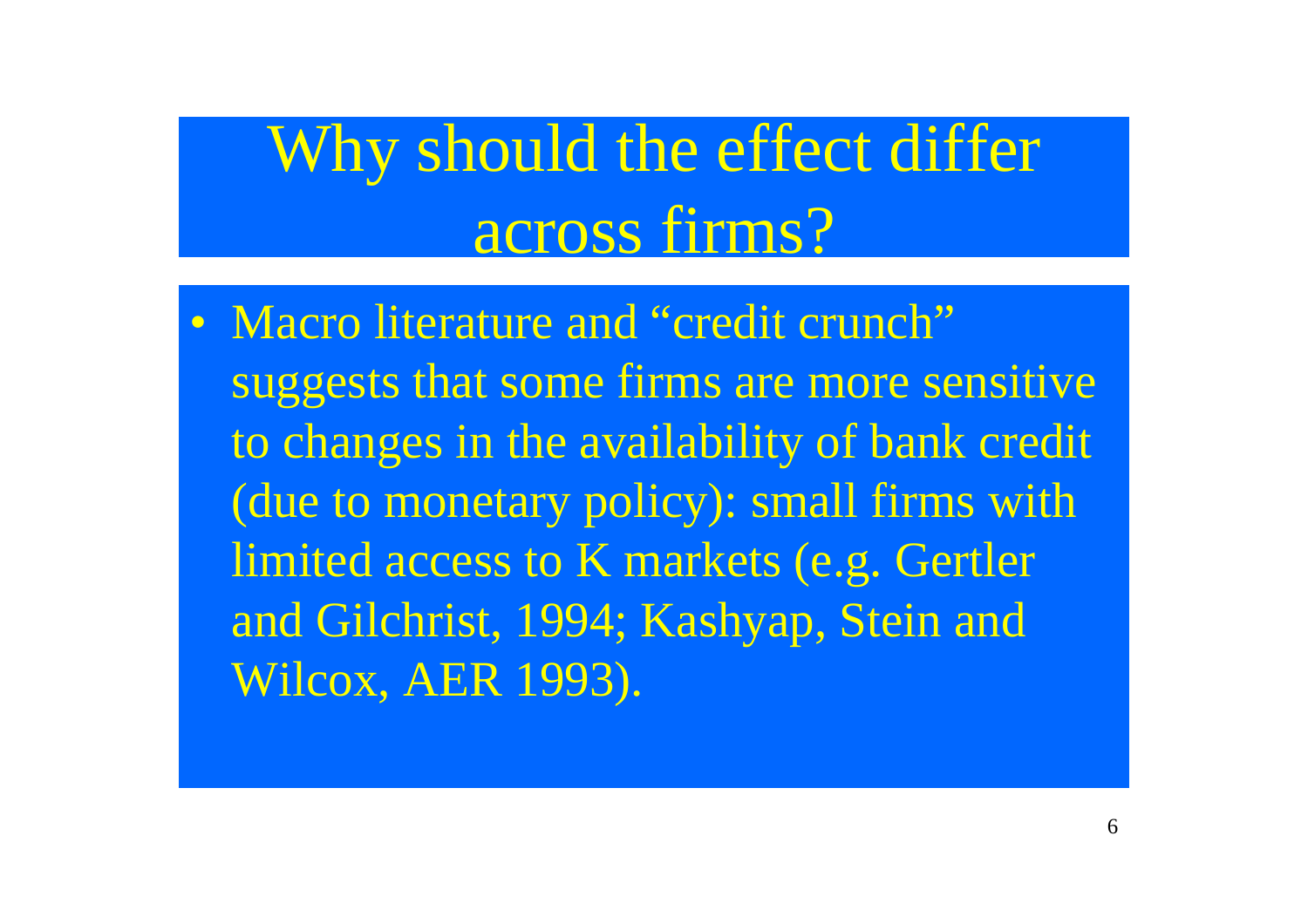Why should the effect differ across firms? - Contd.

- Financial Economics literature: bank finance is used to finance only certain kinds of economic activities (e.g., not R&D, Carlin and Mayer, JFE; Allen and Gale book).
- Literature on relationship banking and bank distress: client firms are sensitive to the fate of their banks.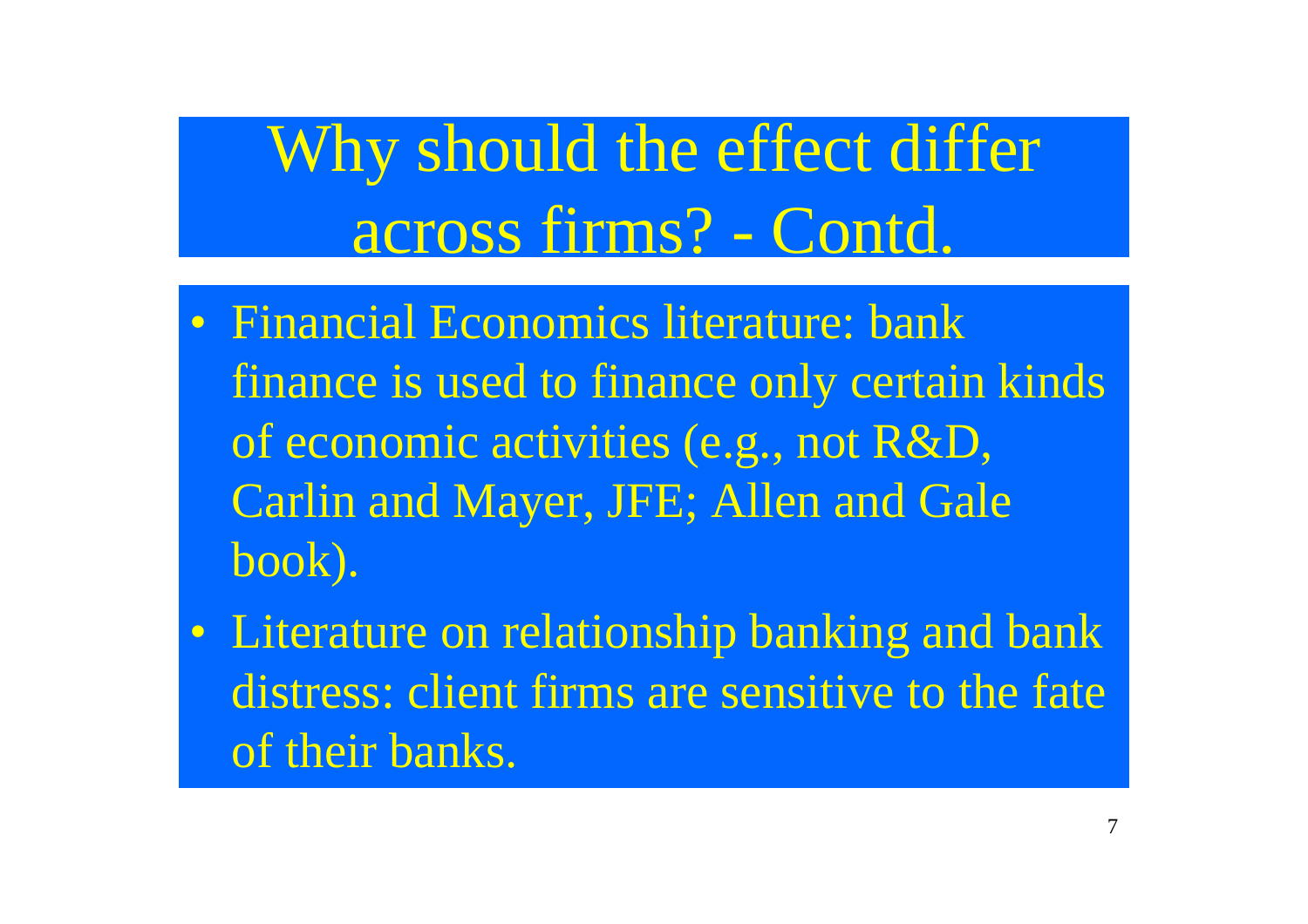# Why should the effect differ across firms? (III)

- Documentation of this phenomenon around the world often using stock price data/event study methodology (Bae et al for Korea, JFE 2002; Ongena et al., Norwegian data, JFE forthcoming; Brewer et al., JJIE; Yamori and Murkami, Ec. Letters, for one Japanese bank etc.).
- (Debate on credit crunch in Japan)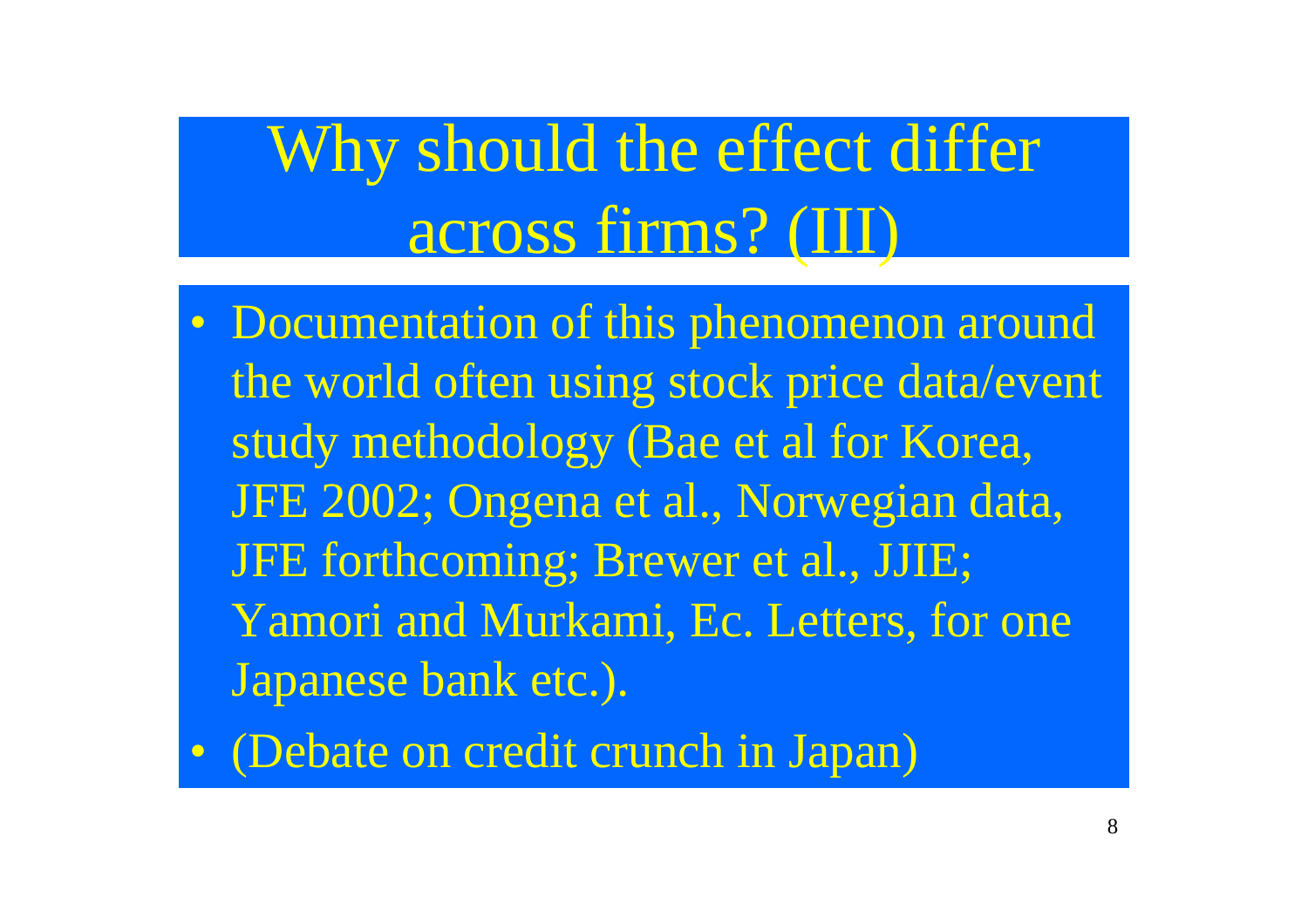Why should the effect differ across firms? (IV)

- "Zombies" virtually bankrupt companies artificially kept alive by virtually bankrupt banks.
- [A note on how the interpretation of data on bankruptcy in Japan has changed…].
- Are zombies the most affected by the crisis? (note welfare implications).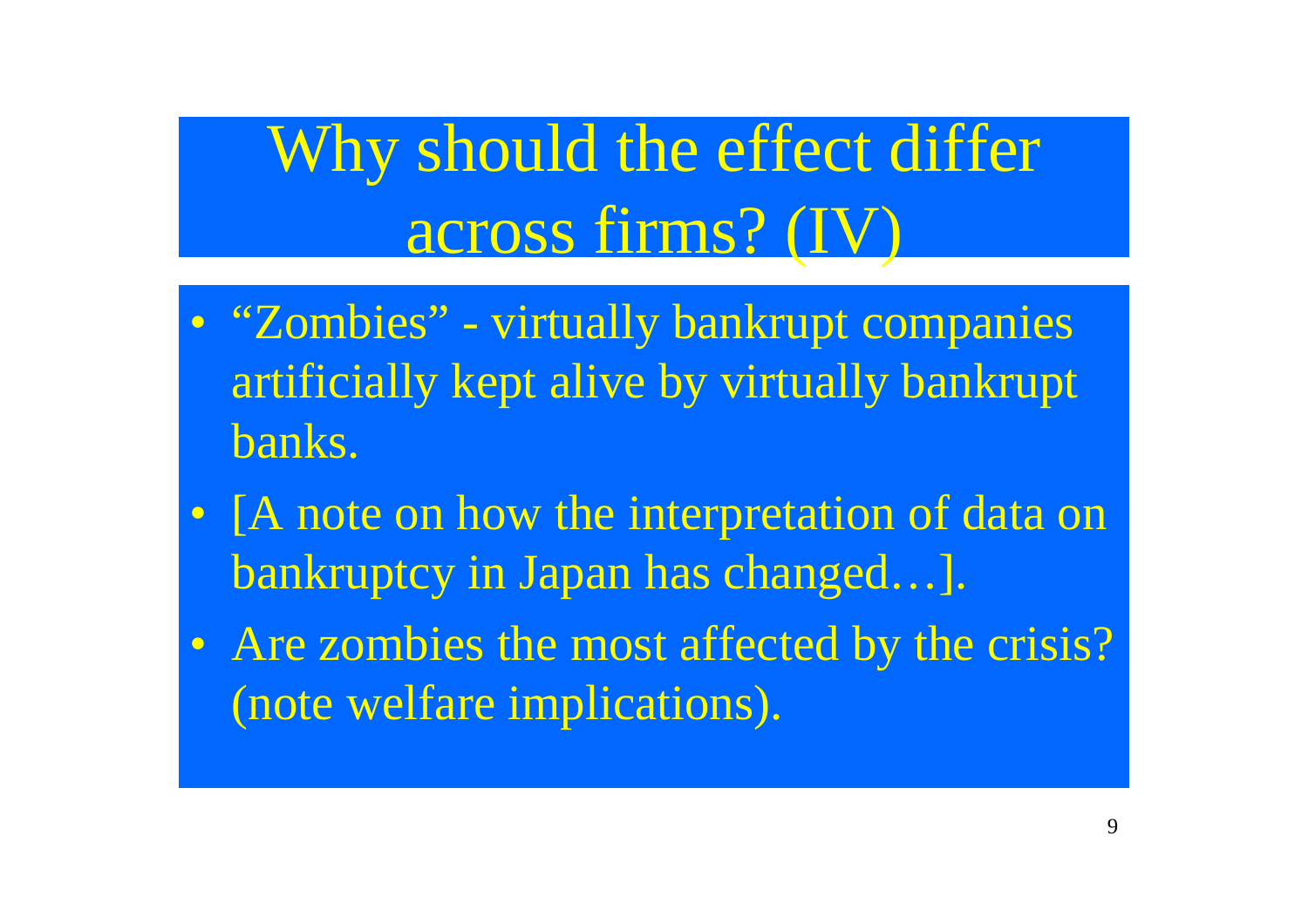# This paper:

- Examine a relatively large number of good and bad events related to the health of the banking system (not just bank distress).
- Focus on the differential impact on different types of firms (Brewer et al. do some of this, but only for a few cases of bank distress).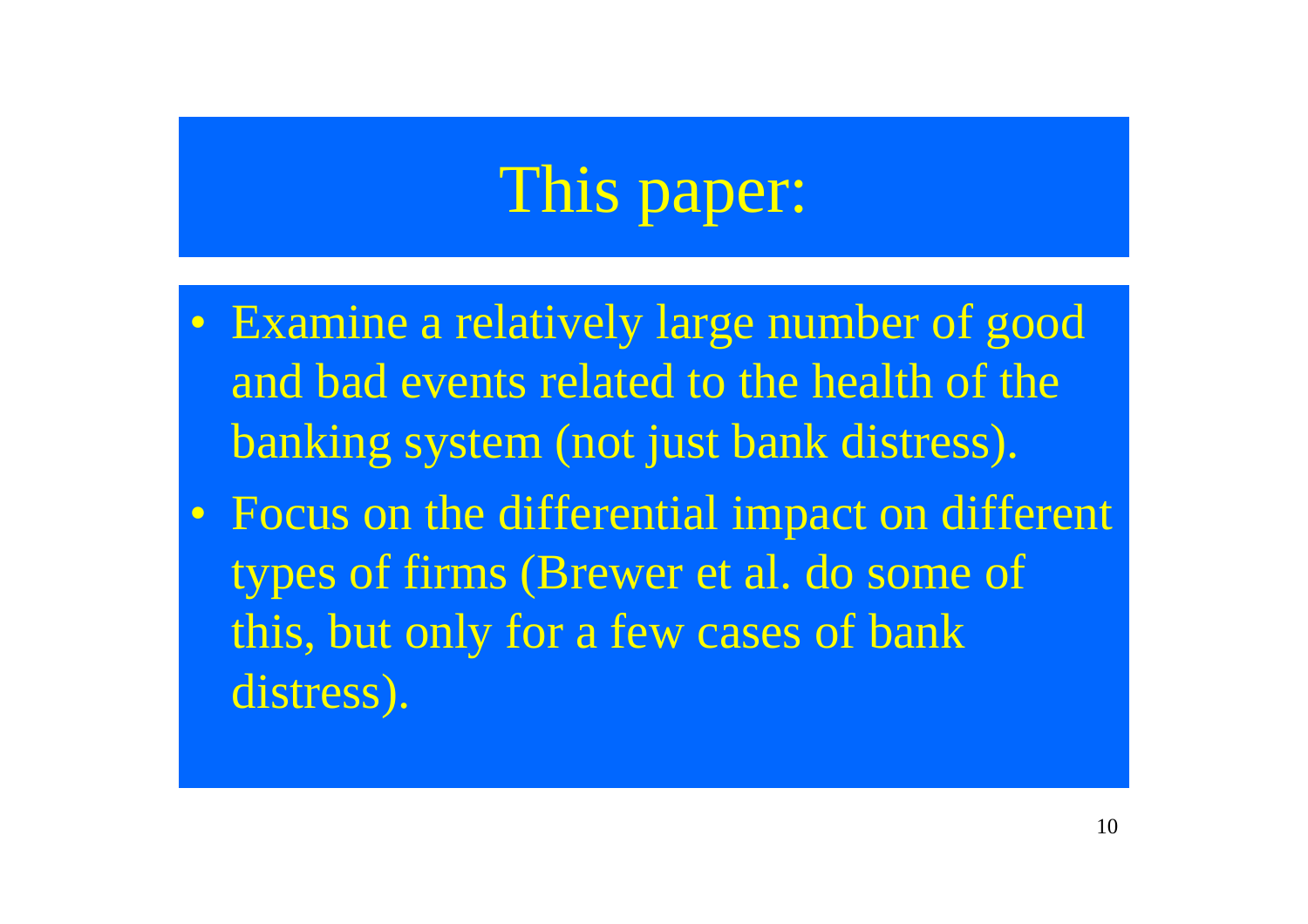# Data and Empirical Approach

- •Examine abnormal stock returns of nonfinancial companies listed on the 1st section of the TSE around dates in which "something happened" in the banking system.
- $\bullet$ Sample: around 800 manufacturing firms plus construction, real estate and retail sector.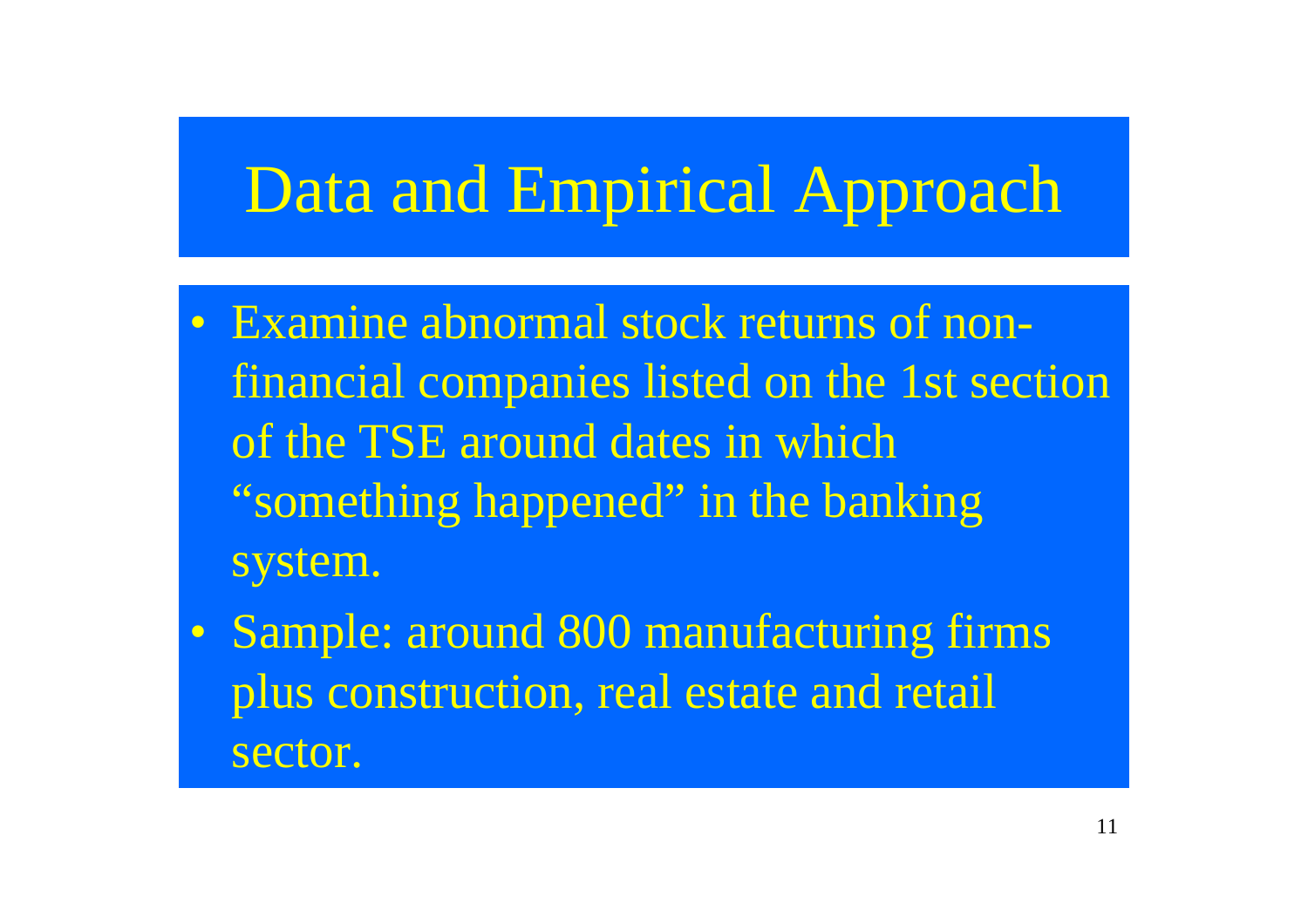# Methodology

- Identify an event date (t=0); see type of events later.
- Estimate a "market model" using individual firm-level observations for dates -60 through -20:  $R^{}_{it} = \alpha^{}_{i} + \beta^{}_{i} R^{}_{mt}$
- Calculate CAR for days (-5, +5) as the difference between actual and expected returns (use CAR instead of AR on date 0).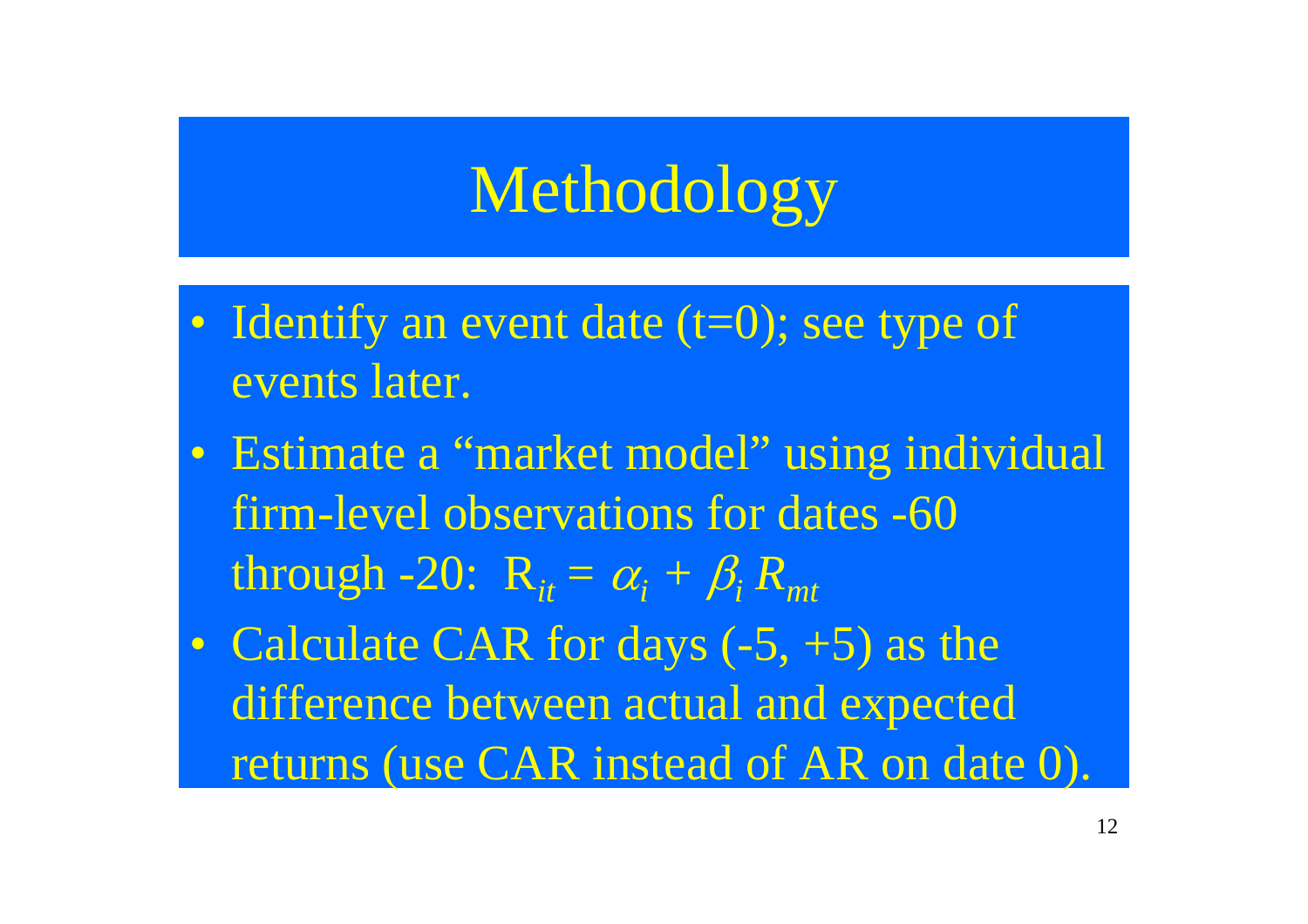# Methodology - Contd.

- Regress the CAR calculated above on:
- Measures of each firm's access to K mkts: Bond rating, size, profitability (mkt to book).
- R&D intensity: industry dummy for hightech sectors (no good firm-specific data).
- Bank dependence: leverage, MB variables.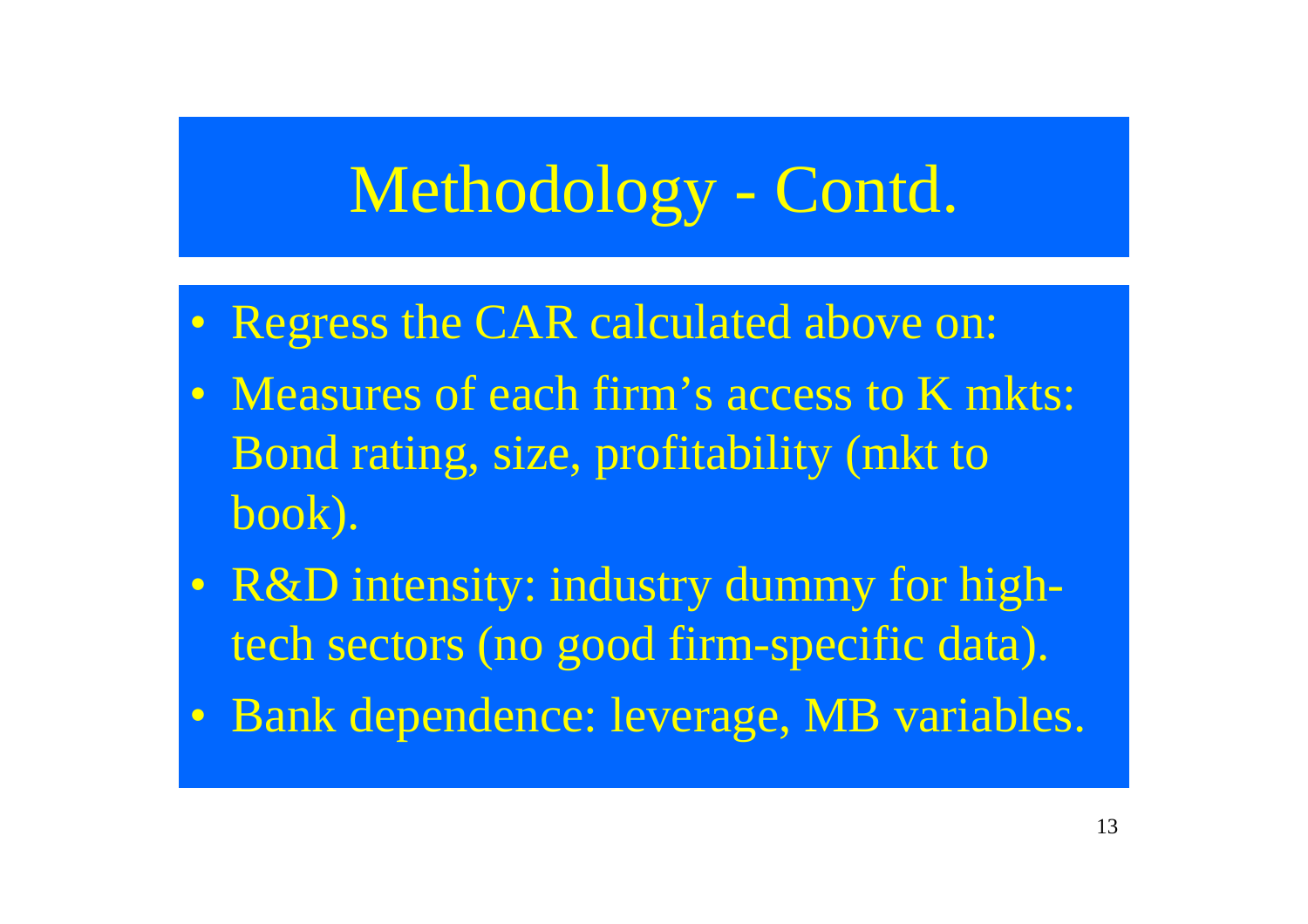## A note on definitions

- Bond rating is the most conservative available rating of any major agency. Coded on a scale from 1 (highest) to 4 (lowest).
- A variety of MB definitions weighing debt and equity ties over time do not affect empirical results that follow.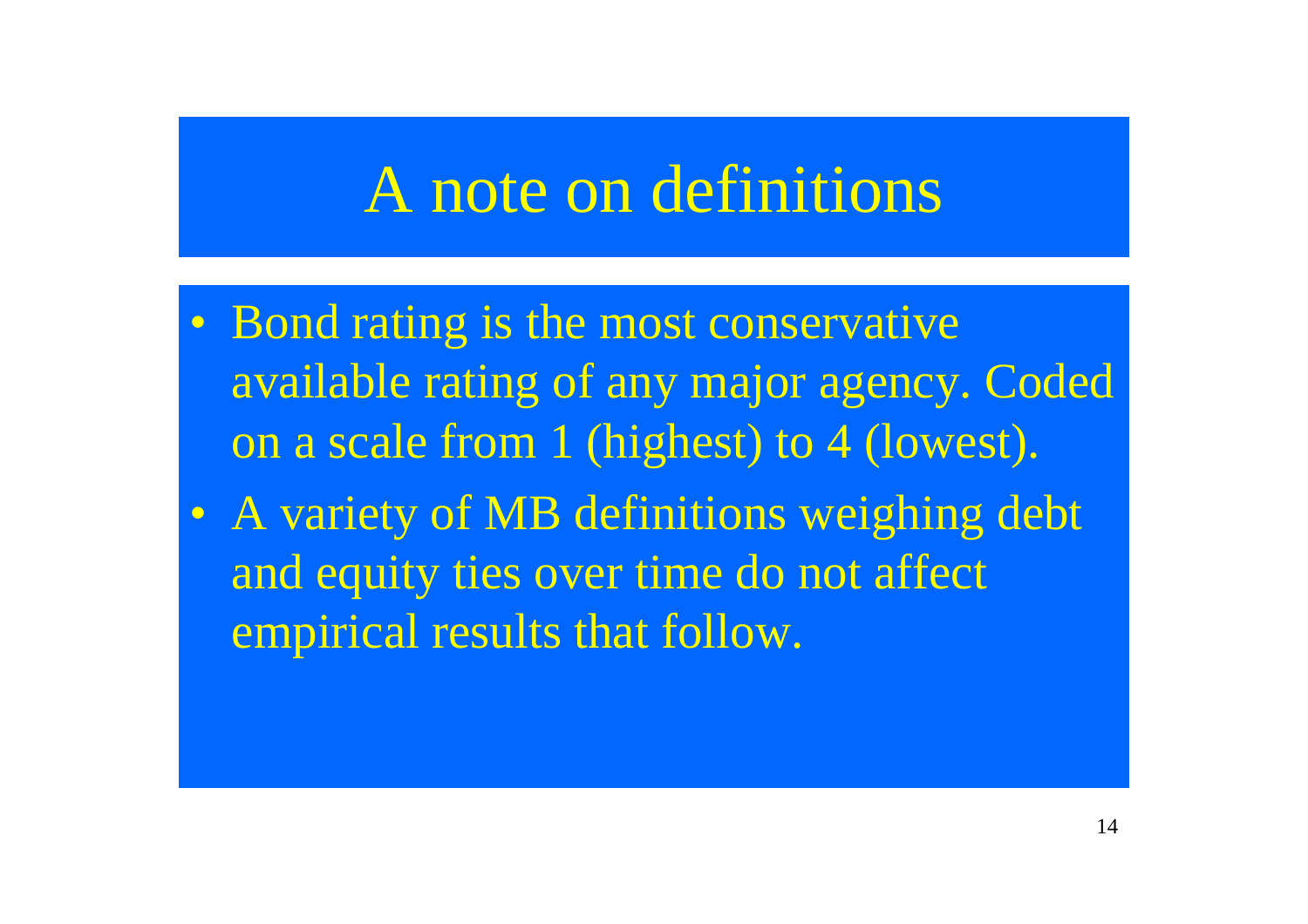# Digression: relation between this paper and my previous research (I)

- Much work about Japan's financial system, bank-firm relations and corporate groups: Japan as a financial system with very different characteristics from that of the US (especially bank-firm relationships). Good or Bad? [Weinstein and Yafeh (JF 1998); Khanna and Yafeh (J of Business)].
- $\bullet$  ==> Bank-firm ties and the crisis.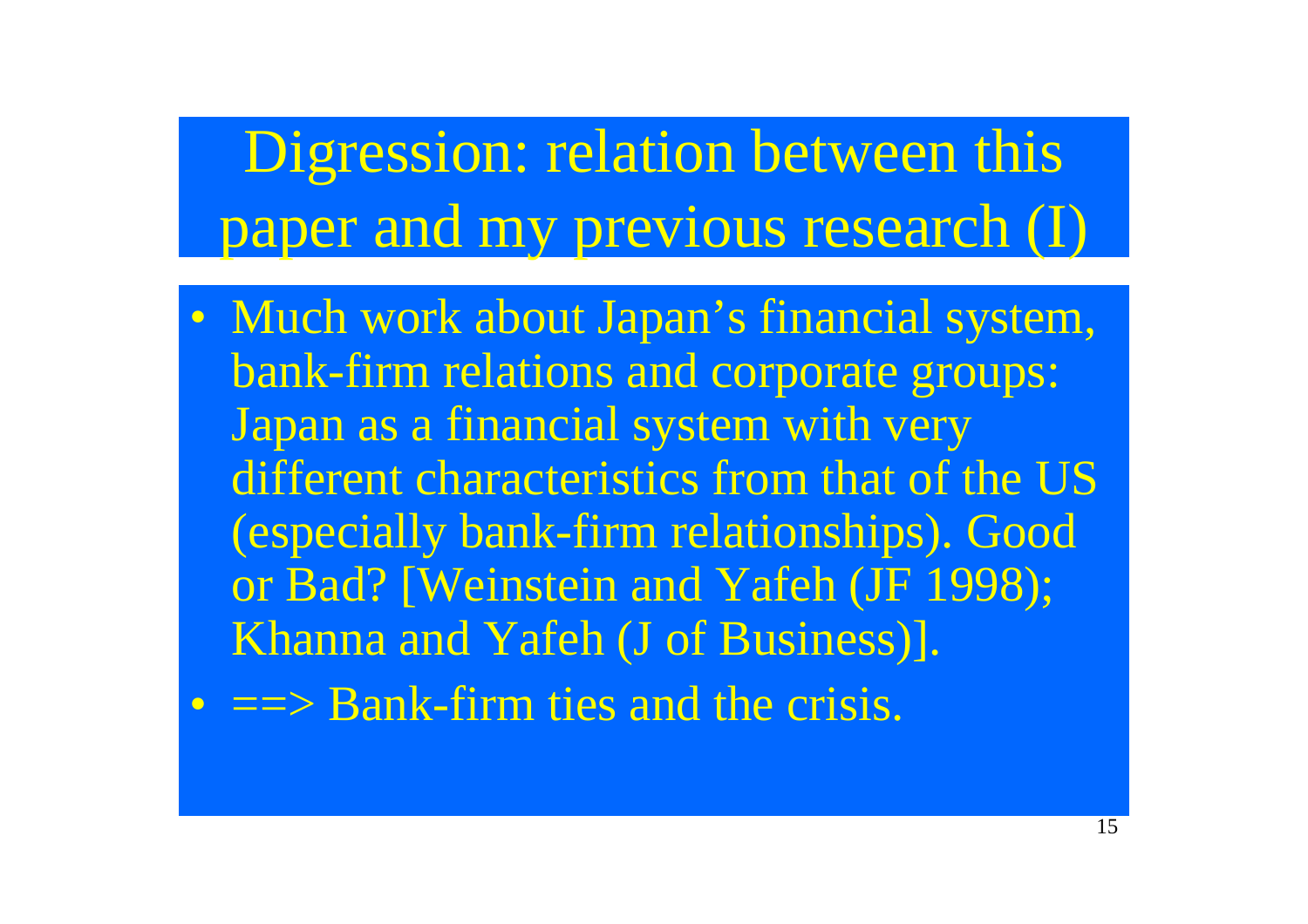Digression: relation between this paper and my previous research (II)

- Financial history Globalization "then" and now - international capital flows in the 1870-1914 period and today (e.g. crises, comovement and contagion).
- Sussman and Yafeh, (JEH, 2000); Mauro, Sussman and Yafeh (QJE, 2002 and OUP book) all use asset prices to evaluate the perception of news.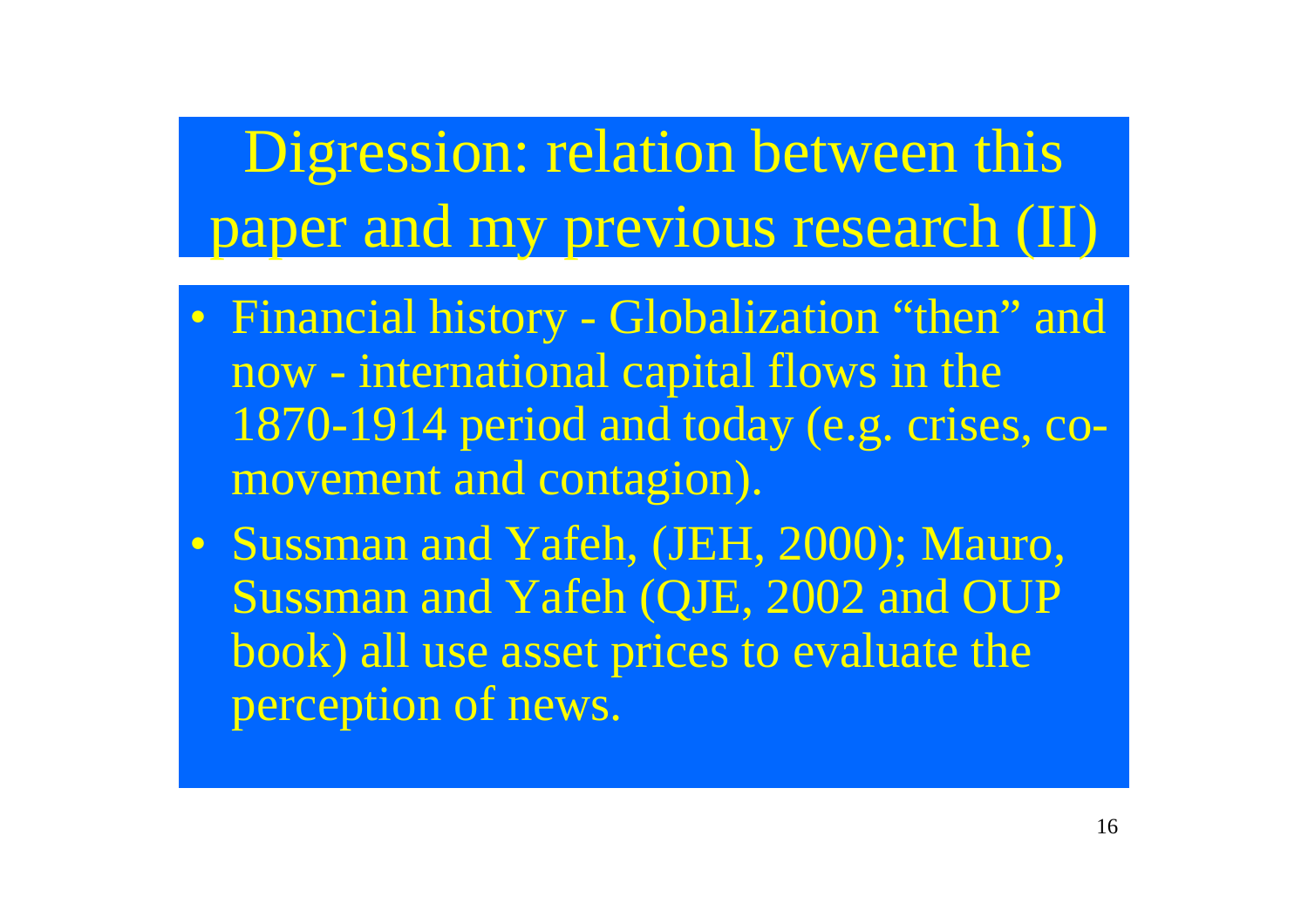# Digression: relation between this paper and my previous research (III)

- Comparisons of financial systems around the world [universal banking (Ber, Yafeh and Yosha, JME, 2001); VC in Germany, Japan, Israel and the UK (Mayer, Schoors and Yafeh, JCF); banks and corporate governance (Yafeh and Yosha, Economic Journal 2003)].
- Related to the main question here: Who are the most bank-dependent companies?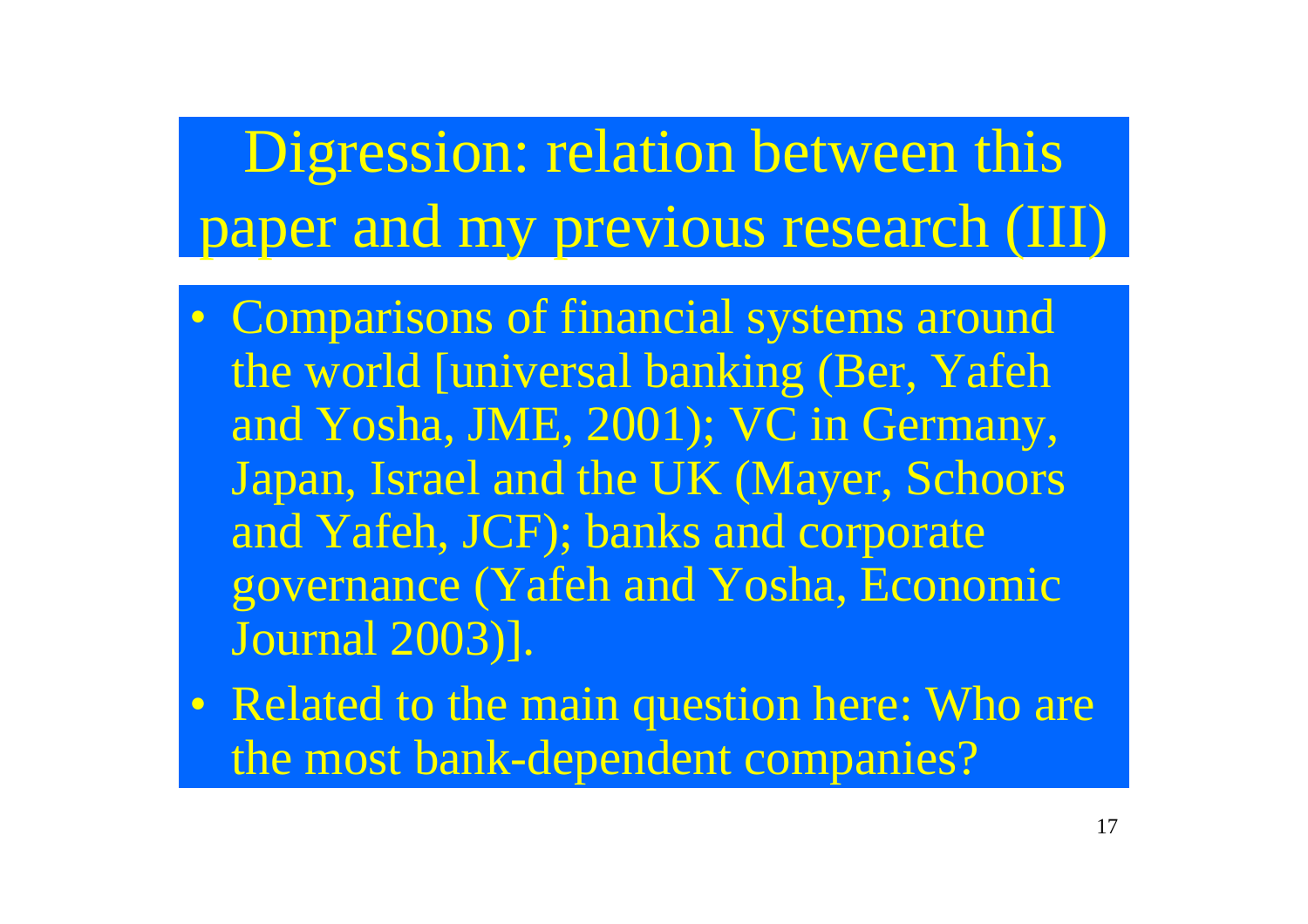## Events

- Government actions to alleviate the crisis: Jusen-related actions (2); injections of K (4); improved supervision (5).
- Downgrading of banks by major rating agencies (S&P, Moody's) (5).
- Major consolidation wave ==> Announcements of 3 largest mergers (Mizuho, SMBC, UFJ).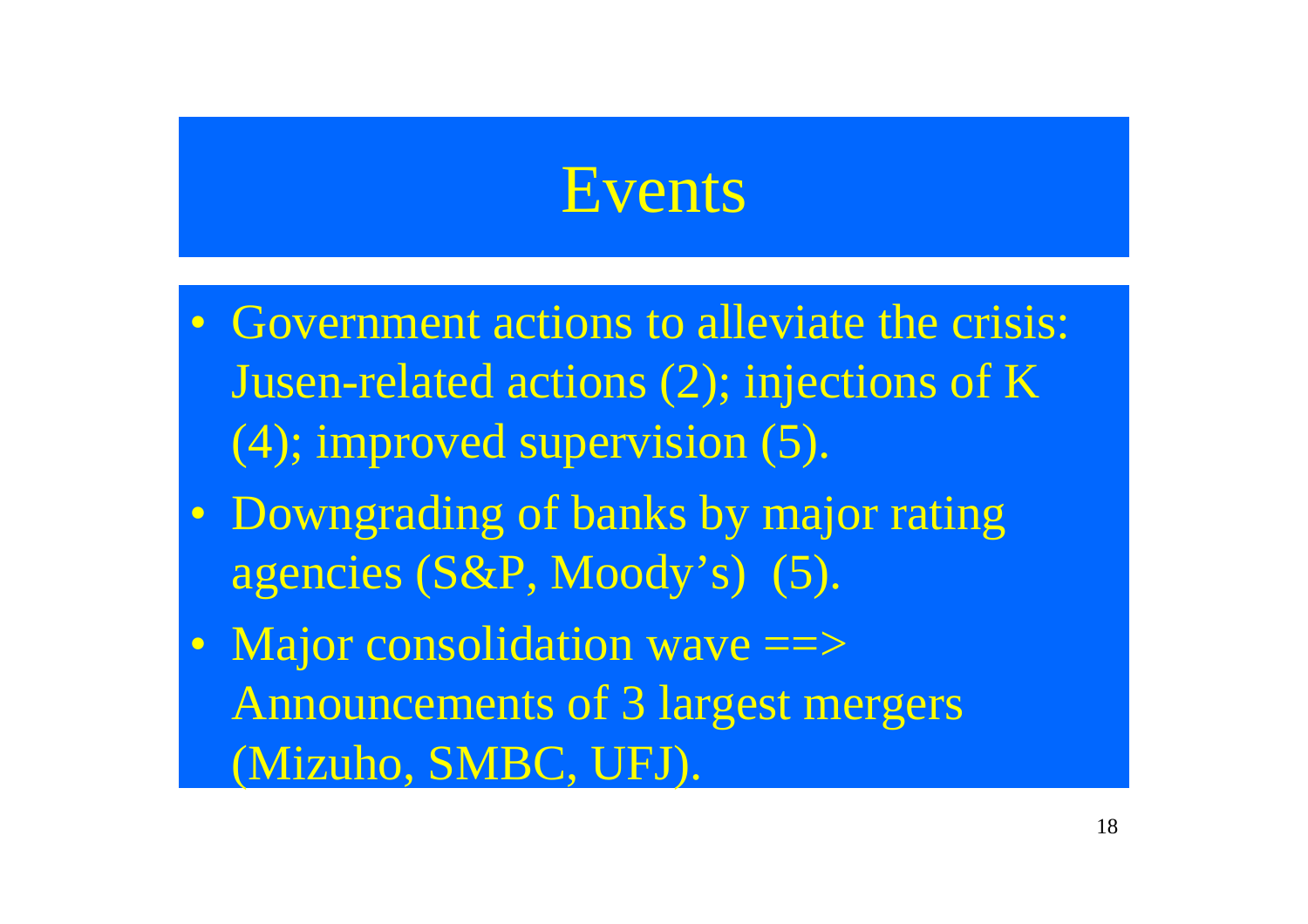### Events

- Note: we choose the events on the basis of our reading of the crisis history. But, it is possible to check if these events were important by looking at Bank Stock Prices (relative to the TOPIX).
- The events which turn out to be important for bank clients mattered for the banks too.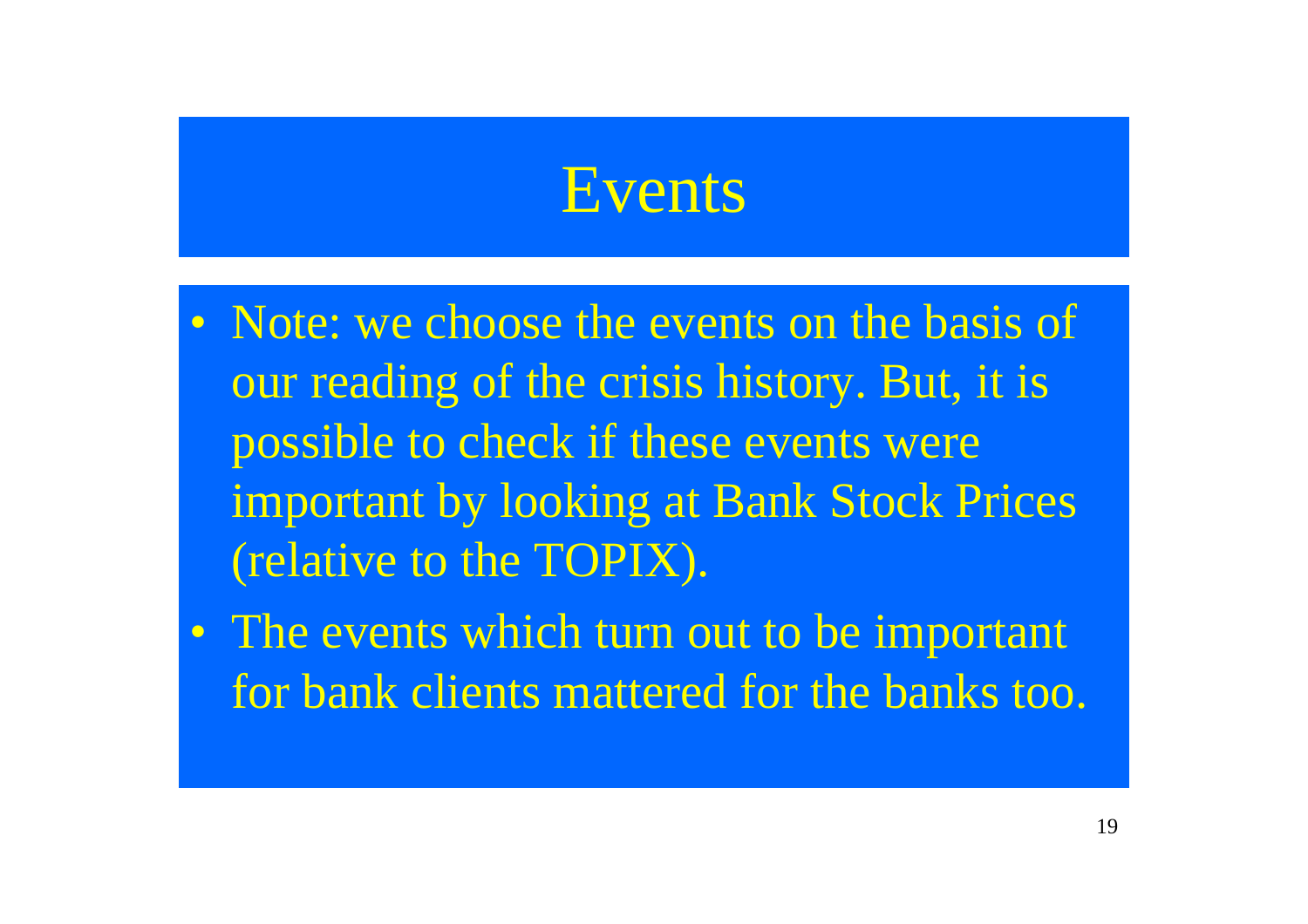### **Table 2: Data Sources and Variable Definitions**

| Variable            | Source          | Definition                        | M ean          | Std. Deviation |
|---------------------|-----------------|-----------------------------------|----------------|----------------|
|                     |                 |                                   | UFJ Merger     | UFJ Merger     |
|                     |                 |                                   | Sample         | Sample         |
| A ssets             | W aseda-N issei | Total assets in                   | 269,778        | 550,926        |
|                     | Corporate       | $(\text{trillion} \, \text{yen})$ |                |                |
|                     | Governance      |                                   |                |                |
|                     | $D$ atabase     |                                   |                |                |
| Tobin's $q$         | W aseda-N issei | Ratio of market                   | 1.09           | 1.27           |
|                     | Corporate       | value to book                     |                |                |
|                     | Governance      | value                             |                |                |
|                     | $D$ atabase     |                                   |                |                |
| Leverage            | W aseda-N issei | Total liabilities                 | 0.26           | 0.20           |
|                     | Corporate       | (borrowing and                    |                |                |
|                     | Governance      | bonds) to assets                  |                |                |
|                     | Database        |                                   |                |                |
| $R \& D$ -intensive | W aseda-N issei | Chemicals,                        | 0.49           | N/A            |
| Industries          | Corporate       | pharm aceuticals,                 |                |                |
|                     | Governance      | m achinery,                       |                |                |
|                     | Database        | electronics,                      |                |                |
|                     |                 | transportation                    |                |                |
|                     |                 | equipment, and                    |                |                |
|                     |                 | precision                         |                |                |
|                     |                 | instruments.                      |                |                |
| Bond rating         | See text        | On a range from                   | 2.95           | 1.12           |
|                     |                 | $4$ (lowest, no                   |                |                |
|                     |                 | rating) to 1 (rated               |                |                |
|                     |                 | A or higher)                      |                |                |
| M ain bank          | W aseda-N issei | Several                           | $Depending$ on | N/A            |
| $\log$ ans,         | Corporate       | definitions used                  | the definition |                |
| shareholding,       | Governance      | to identify the                   | used           |                |
| etc.                | Database        | main bank,                        |                |                |
|                     |                 | see text                          |                |                |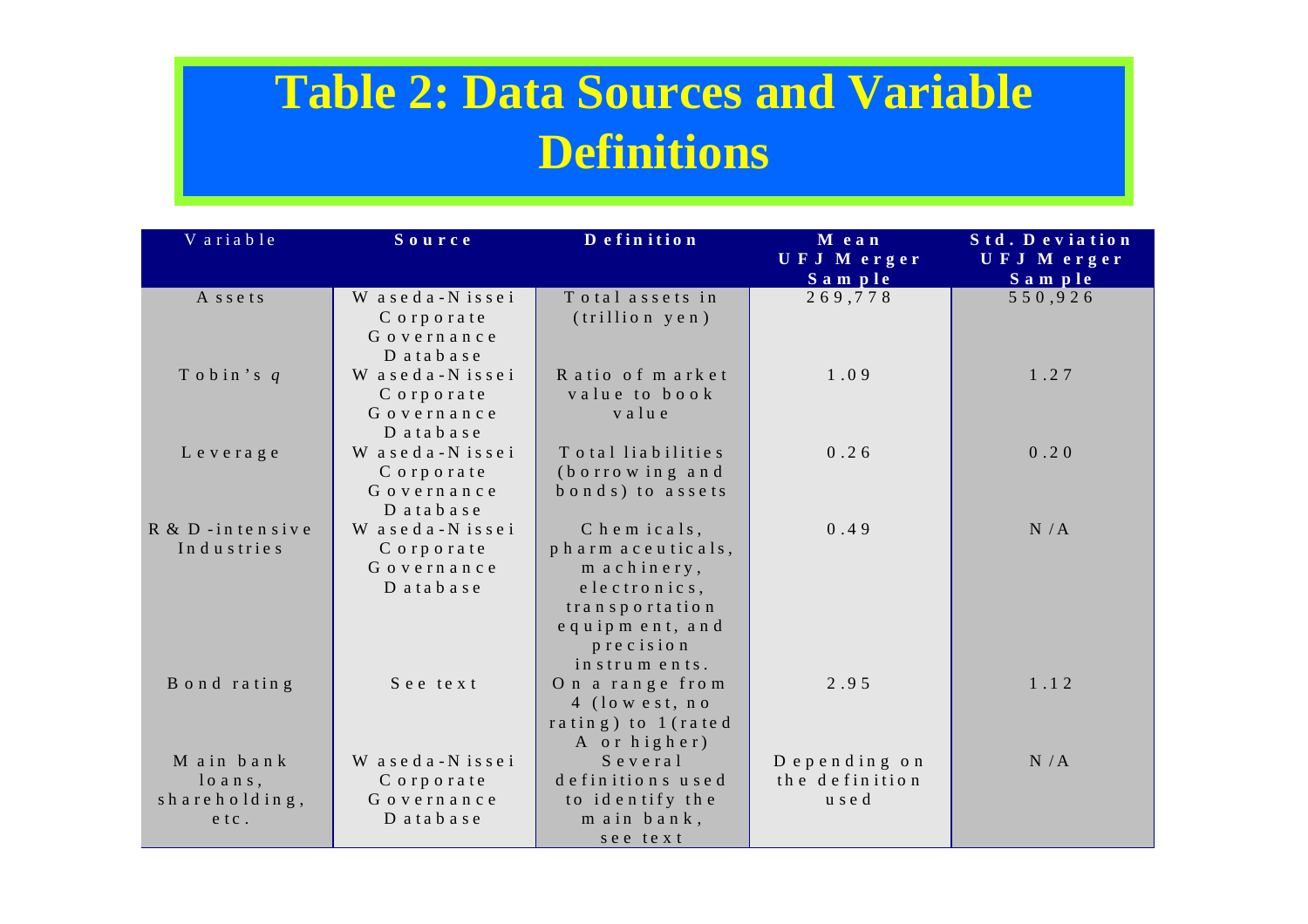#### **Table 3: The Effects of Government Actions to Address the Banking Crisis on Cumulative Abnormal Returns of Non-Financial Firms on Days (-5, +5)**

|              | <b>Actions related to</b> | <b>Injections of Capital</b> | <b>Improved Banking</b> |
|--------------|---------------------------|------------------------------|-------------------------|
|              | the Jusen Problem         |                              | <b>Supervision</b>      |
| Constant     | Event-                    | Event-                       | Event-                  |
|              | specific                  | specific                     | specific                |
| Assets       | 0.001                     | 0.002                        | $-0.014***$             |
|              | (0.002)                   | (0.003)                      | (0.003)                 |
| Tobin's q    | $-0.000$                  | 0.001                        | $-0.013***$             |
|              | (0.004)                   | (0.005)                      | (0.004)                 |
| Leverage     | $-0.001$                  | $0.079***$                   | $0.036**$               |
|              | (0.009)                   | (0.013)                      | (0.017)                 |
| High-R&D     | $-0.009***$               | $-0.023***$                  | $-0.007**$              |
| sector dummy | (0.003)                   | (0.004)                      | (0.003)                 |
| Bond rating  | $-0.001$                  | $0.009***$                   | $0.006***$              |
|              | (0.001)                   | (0.002)                      | (0.001)                 |
| N            | 1603                      | 3340                         | 4307                    |
| $R^2$        | 0.01                      | 0.05                         | 0.04                    |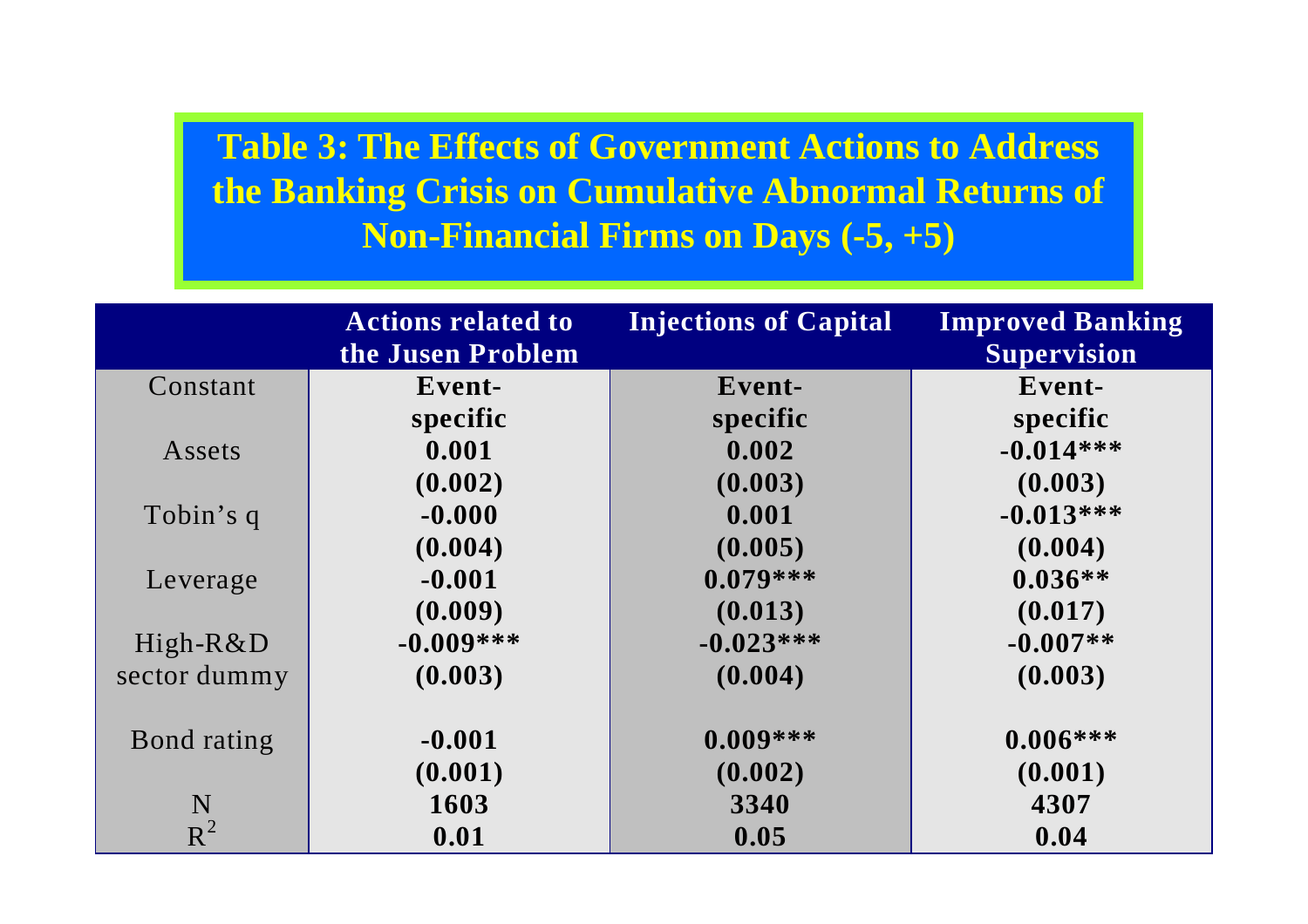• Some government actions mattered: K injections and measures to improve banking supervision constituted "good news" for some firms: leveraged, with low bond rating operating in low-tech industries (e.g. firms with leverage 2 std above the mean would have a CAR of 3% relative to a sample avg of 1%; A shift from the highest to the lowest credit rating would raise CAR by about the same; 2% points lower CAR for firms in R&D intensive industries).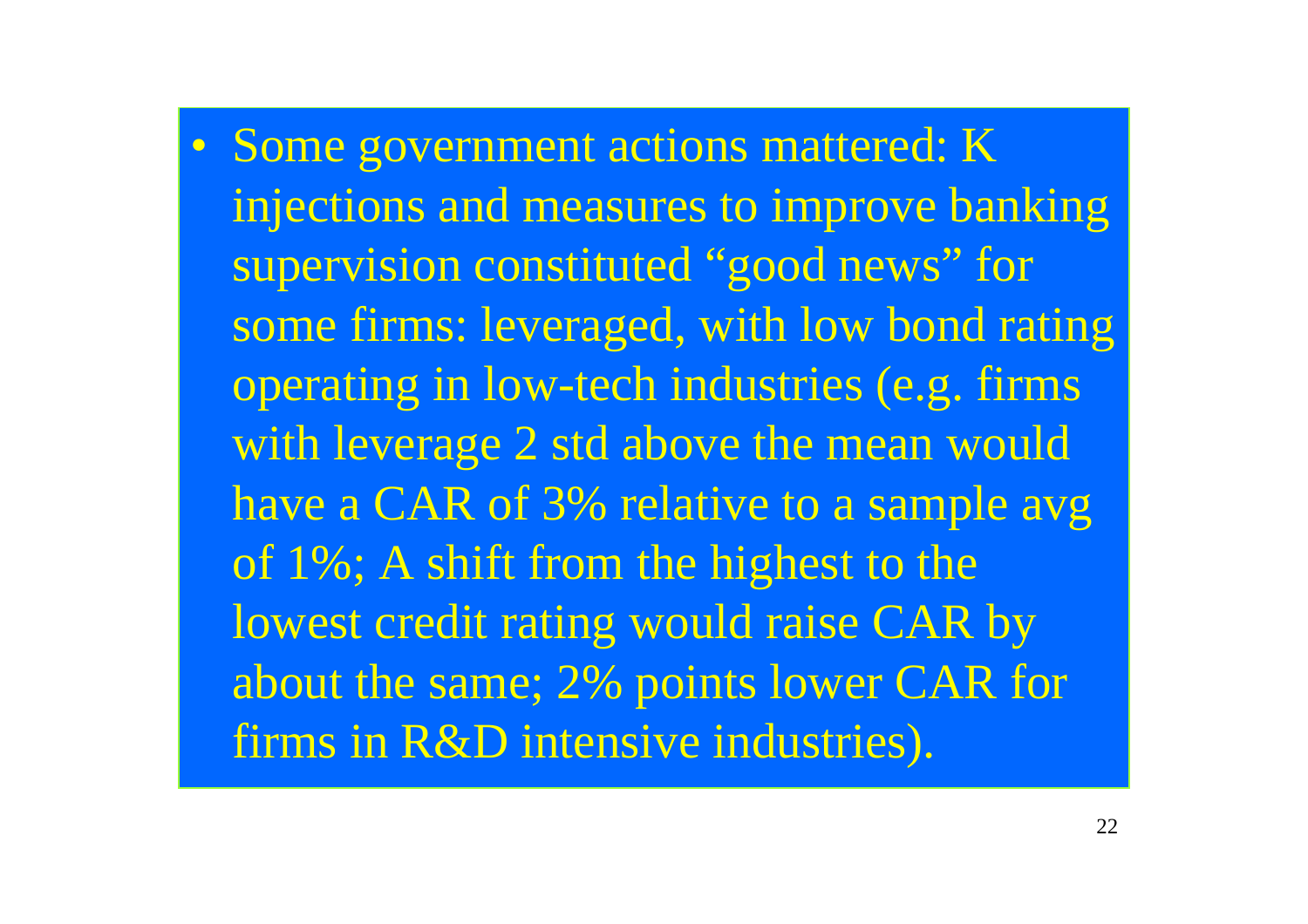• The results for measures to improve government supervision of the banking sector are qualitatively similar (here mkt to book and size are also negatively correlated with CAR).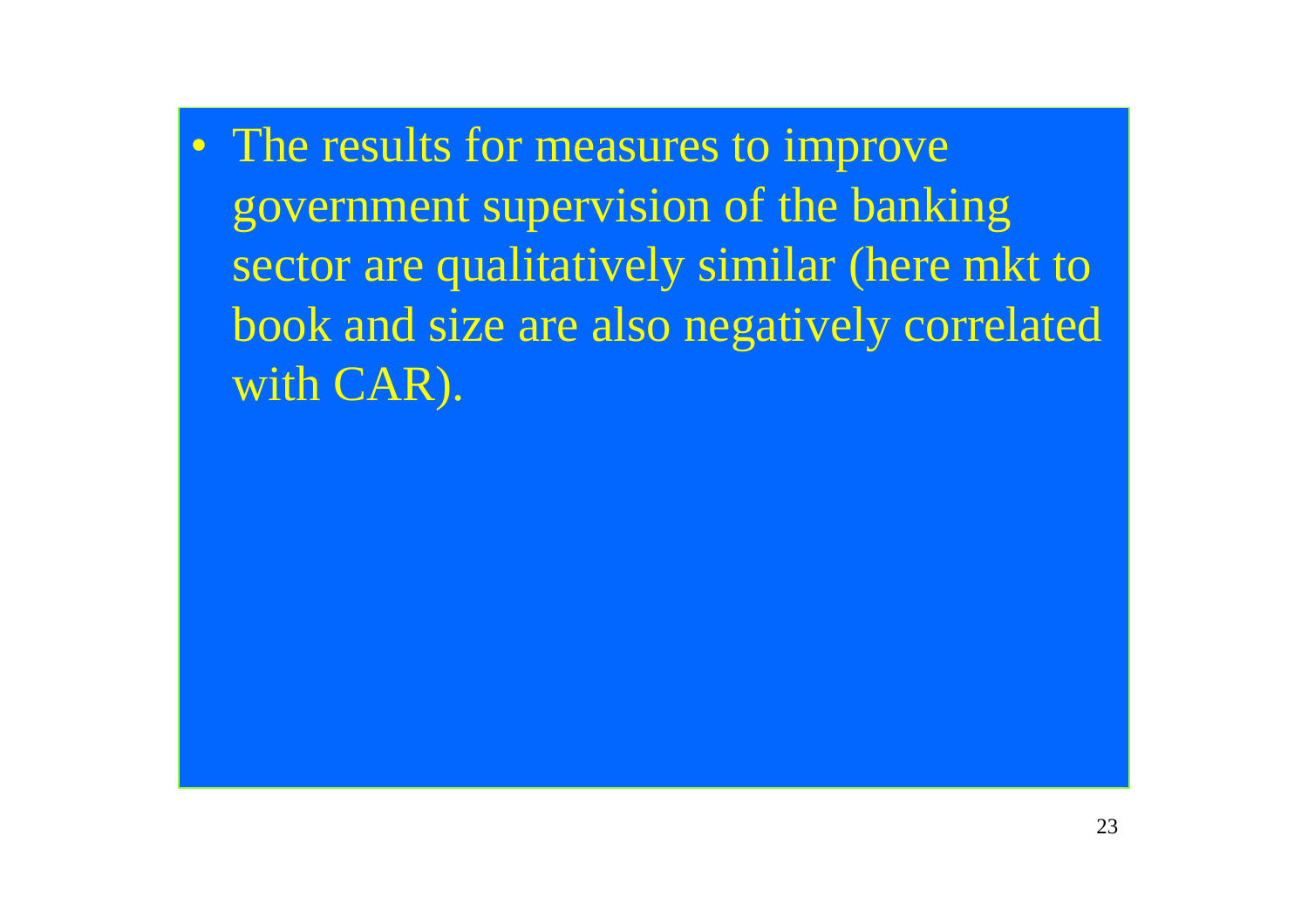#### **Table 4: The Effects of Bank Downgrading on Cumulative Abnormal Returns of Non-Financial Firms on Days (-5+5)**

|                    | <b>All</b>  | $DG -1995$ | <b>DG-1996</b> | <b>DG-1997</b> | $DG-3/98$   | $DG - 12/98$ |
|--------------------|-------------|------------|----------------|----------------|-------------|--------------|
| Constant           | Event-      | 0.008      | 0.013          | $-0.007$       | $-0.060$    | 0.025        |
|                    | specific    | (0.010)    | (0.008)        | (0.019)        | (0.019)     | (0.008)      |
| Assets             | $0.009***$  | $-0.002$   | $-0.001$       | $0.012*$       | $0.020***$  | 0.002        |
|                    | (0.002)     | (0.002)    | (0.003)        | (0.007)        | (0.006)     | (0.003)      |
| Tobin's q          | $0.021***$  | $-0.007$   | $-0.004$       | $0.033**$      | $0.063***$  | 0.003        |
|                    | (0.003)     | (0.007)    | (0.005)        | (0.011)        | (0.012)     | (0.004)      |
| Leverage           | $-0.104***$ | 0.000      | 0.013          | $-0.249***$    | $-0.156***$ | $-0.097***$  |
|                    | (0.009)     | (0.015)    | (0.013)        | (0.028)        | (0.025)     | (0.014)      |
| $High-R&D$         | $0.012***$  | $-0.009**$ | $0.008*$       | 0.009          | $0.033***$  | $0.013***$   |
| sector             | (0.003)     | (0.004)    | (0.004)        | (0.008)        | (0.007)     | (0.005)      |
| $d$ ummy           |             |            |                |                |             |              |
|                    |             |            |                |                |             |              |
| <b>Bond rating</b> | $-0.009***$ | 0.003      | $-0.002$       | $-0.011***$    | $-0.024***$ | $-0.009***$  |
|                    | (0.001)     | (0.002)    | (0.002)        | (0.004)        | (0.003)     | (0.002)      |
| <b>MB</b>          | 0.000       | $-0.010**$ | $-0.011*$      | 0.011          | 0.006       | 0.003        |
| involved           | (0.003)     | (0.004)    | (0.007)        | (0.012)        | (0.009)     | (0.005)      |
| $d$ ummy           |             |            |                |                |             |              |
| N                  | 4016        | 790        | 801            | 820            | 829         | 776          |
| $R^2$              | 0.22        | 0.02       | 0.01           | 0.17           | 0.28        | 0.12         |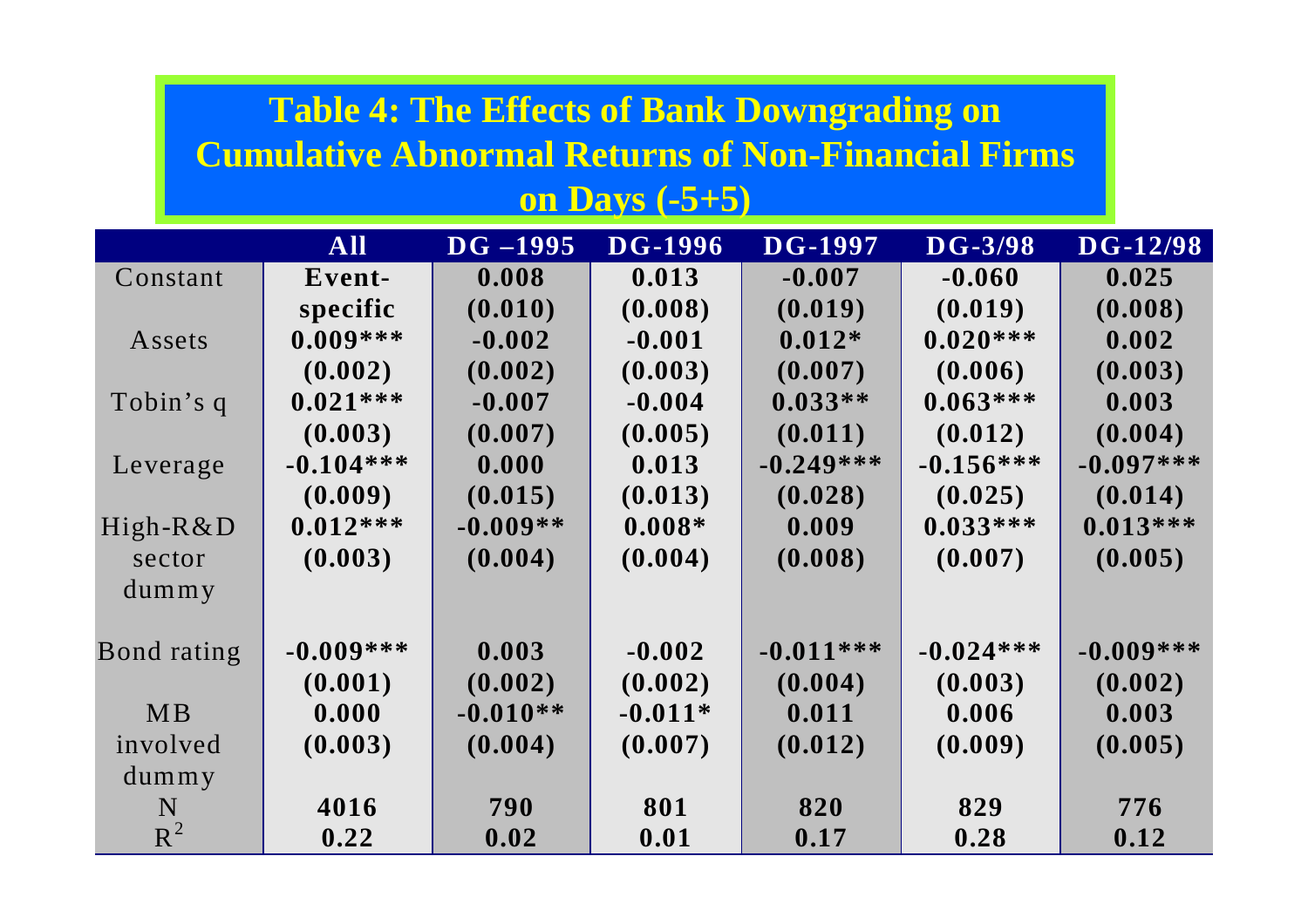- Downgrading is bad news on average (average CAR of  $-3.1\%$ ).
- Downgrading is especially bad for credit constrained firms: CAR more negative for small, low-q, leveraged with a low bond rating
- Downgrading is especially bad for low-R&D firms which are presumably more dependent on bank finance.
- No special effect on firms whose MB is the downgraded bank (more on this later).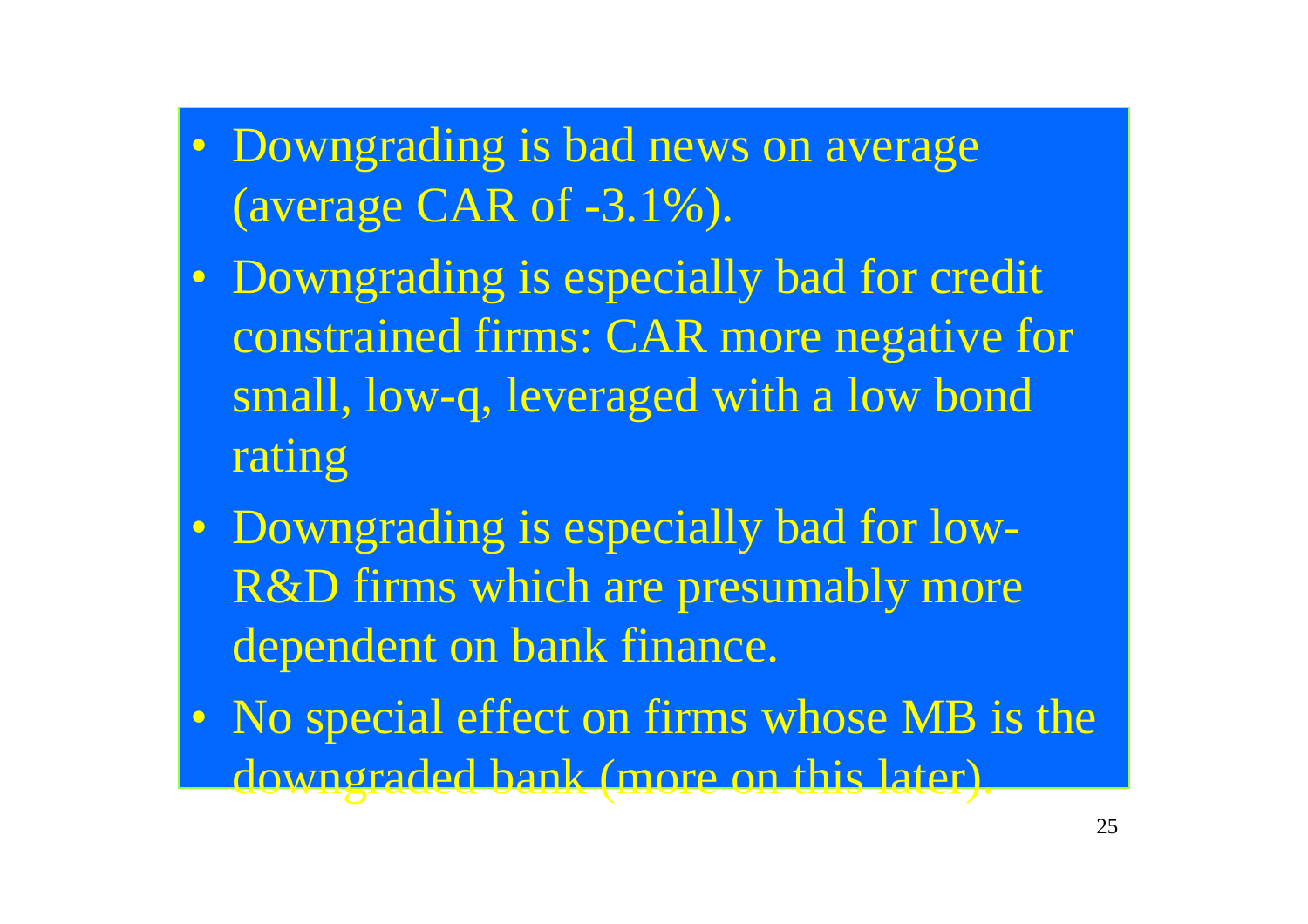#### **Table 5: The Effects of Bank Mergers on Cumulative Abnormal Returns of Non-Financial Firms on Days (-5, +5)**

|              | <b>All Mergers</b> | <b>Mizuho</b> | <b>SMBC</b> | <b>UFJ</b>  |
|--------------|--------------------|---------------|-------------|-------------|
| Constant     | Event-             | $-0.036$      | $-0.058$    | 0.018       |
|              | specific           | (0.011)       | (0.012)     | (0.013)     |
| Assets       | $-0.000$           | 0.004         | 0.002       | $-0.008$    |
|              | (0.003)            | (0.005)       | (0.006)     | (0.007)     |
| Tobin's $q$  | 0.003              | $0.014**$     | 0.001       | 0.001       |
|              | (0.003)            | (0.006)       | (0.006)     | (0.003)     |
| Leverage     | $0.052***$         | $0.037**$     | $0.068***$  | $0.057***$  |
|              | (0.011)            | (0.015)       | (0.017)     | (0.024)     |
| $High-R&D$   | $-0.012***$        | $-0.024***$   | $0.012***$  | $-0.025***$ |
| sector dummy | (0.004)            | (0.006)       | (0.006)     | (0.007)     |
| Bond rating  | $0.004**$          | 0.000         | $0.005*$    | $0.006*$    |
|              | (0.002)            | (0.003)       | (0.003)     | (0.003)     |
| MB involved  | 0.000              | 0.006         | 0.002       | $-0.006$    |
| dummy        | (0.004)            | (0.006)       | (0.007)     | (0.012)     |
| N            | 2606               | 862           | 862         | 882         |
| $R^2$        | 0.10               | 0.04          | 0.03        | 0.04        |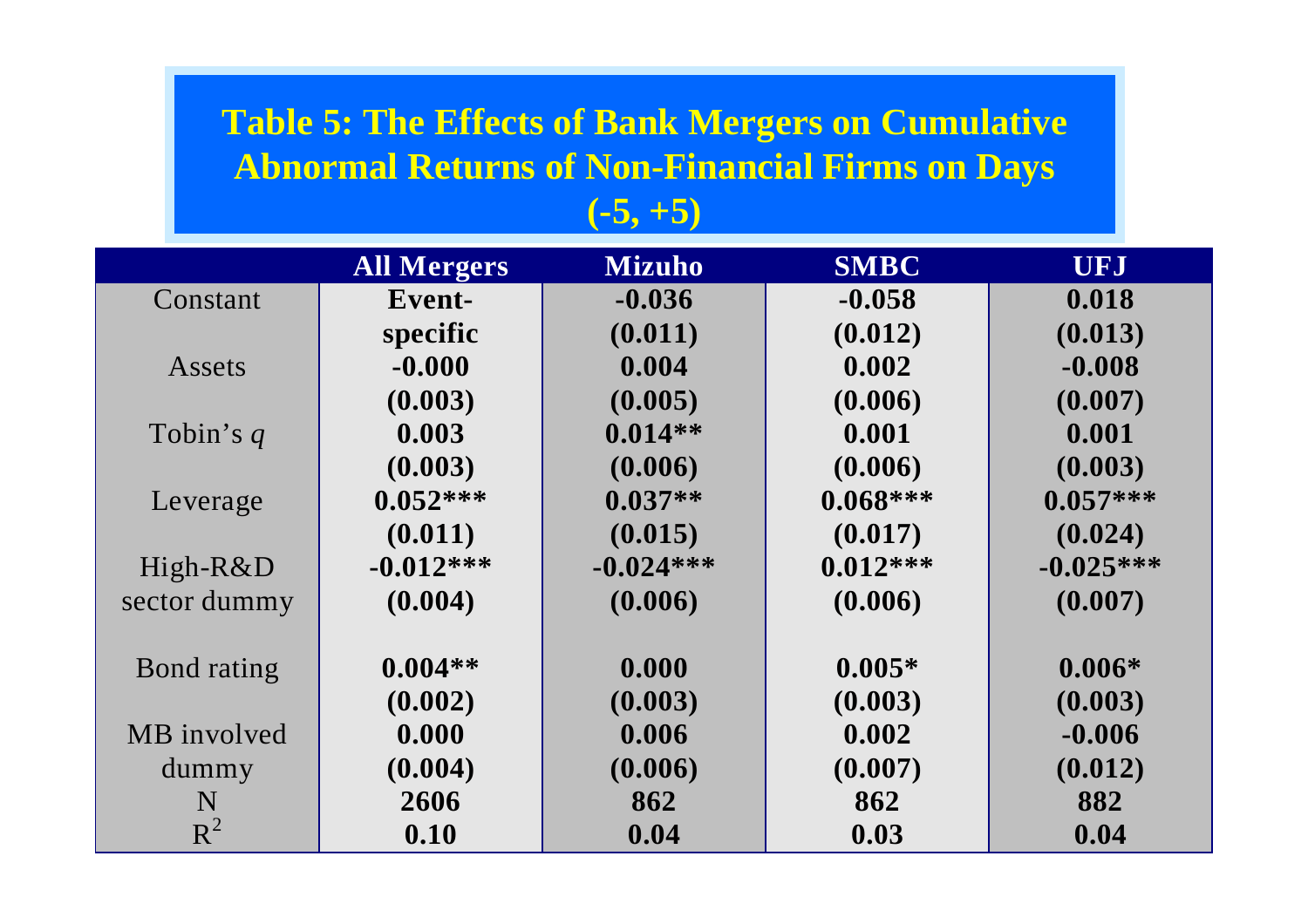- The effect of mergers is a priori ambiguous: Improved lending ability vs. damage to "relationship" and perhaps forced sale of shares held by merged bank (so as not to exceed the legal maximum).
- Average impact: insignificant, but good news for leveraged, low rated, low-tech companies. Improved lending effect dominant for them?
- Again no special effect on firms whose MB is one of the merging banks.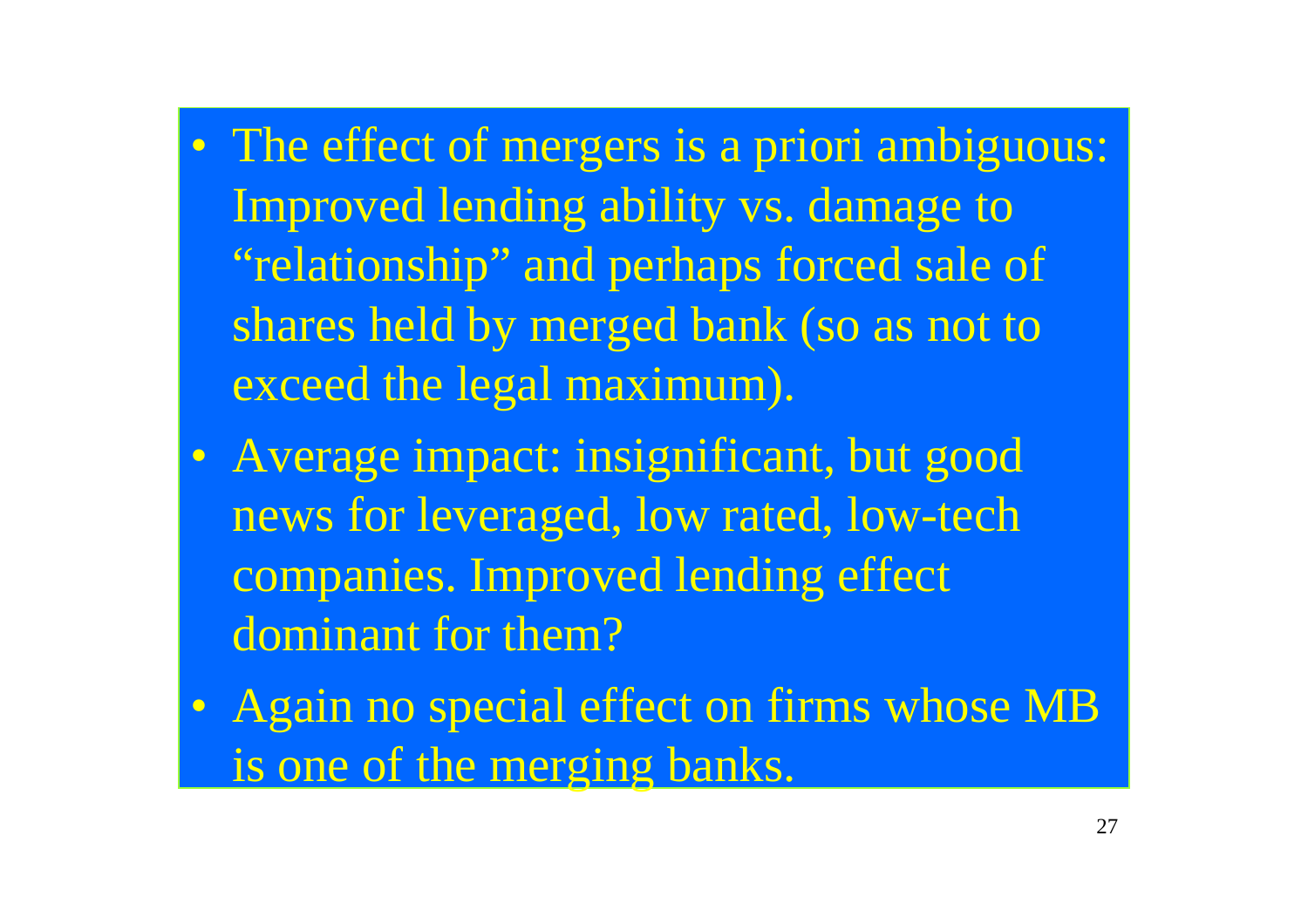### **Appendix C: Additional Regression Specifications**

|               | Injections of | A 11          | A 11             | All Mergers   | All Mergers      |
|---------------|---------------|---------------|------------------|---------------|------------------|
|               | $C$ apital    | Downgrading   | Downgrading      |               |                  |
|               |               | Events        | Events           |               |                  |
| Constant      | $E$ v e n t - | $E$ v e n t - | $E$ v e n t -    | $E$ v e n t - | $E$ v e n t -    |
|               | Specific      | Specific      | $s$ p e c if i c | Specific      | $s$ p e c if i c |
| Assets        | 0.004         | $0.008$ ***   | $0.009$ ***      | $-0.000$      | $-0.000$         |
|               | (0.003)       | (0.002)       | (0.002)          | (0.003)       | (0.003)          |
| Tobin's q     | $-0.001$      | $0.022$ ***   | $0.021$ ***      | 0.003         | 0.003            |
|               | (0.005)       | (0.003)       | (0.003)          | (0.003)       | (0.003)          |
| Leverage      | 0.026         | $-0.084$ ***  | $-0.087$ ***     | $0.046$ ***   | $0.057$ ***      |
|               | (0.016)       | (0.014)       | (0.014)          | (0.012)       | (0.016)          |
| H igh-R $&D$  | $-0.023$ ***  | $0.012$ ***   | $0.011$ ***      | $-0.011$ ***  | $-0.012$ ***     |
| sector dummy  | (0.004)       | (0.003)       | (0.003)          | (0.004)       | (0.004)          |
|               |               |               |                  |               |                  |
| B ond rating  | $0.005**$     | $-0.008$ ***  | $-0.006$ ***     | 0.002         | $0.004**$        |
|               | (0.002)       | (0.001)       | (0.001)          | (0.002)       | (0.002)          |
| M B involved  | N/A           | 0.000         | 0.001            | 0.000         | $-0.001$         |
| $d$ ummy      |               | (0.003)       | (0.003)          | (0.004)       | (0.004)          |
|               |               |               |                  |               |                  |
| M B loans to  | $0.282***$    | $-0.108**$    |                  |               | $-0.001$         |
| to tal assets | (0.068)       | (0.048)       |                  |               | (0.001)          |
|               |               |               |                  |               |                  |
| M B           | $-0.001$      | 0.000         |                  |               | 0.001            |
| shareholding  | (0.001)       | (0.001)       |                  |               | (0.001)          |
|               |               |               |                  |               |                  |
| Bank loans to |               |               | $-0.014**$       | $0.010*$      |                  |
| to tal assets |               |               | (0.005)          | (0.006)       |                  |
| $\mathbf N$   | 3340          | 4016          | 4016             | 2606          | 2606             |
| $R^2$         | 0.06          | 0.22          | 0.22             | 0.10          | 0.10             |
|               |               |               |                  |               |                  |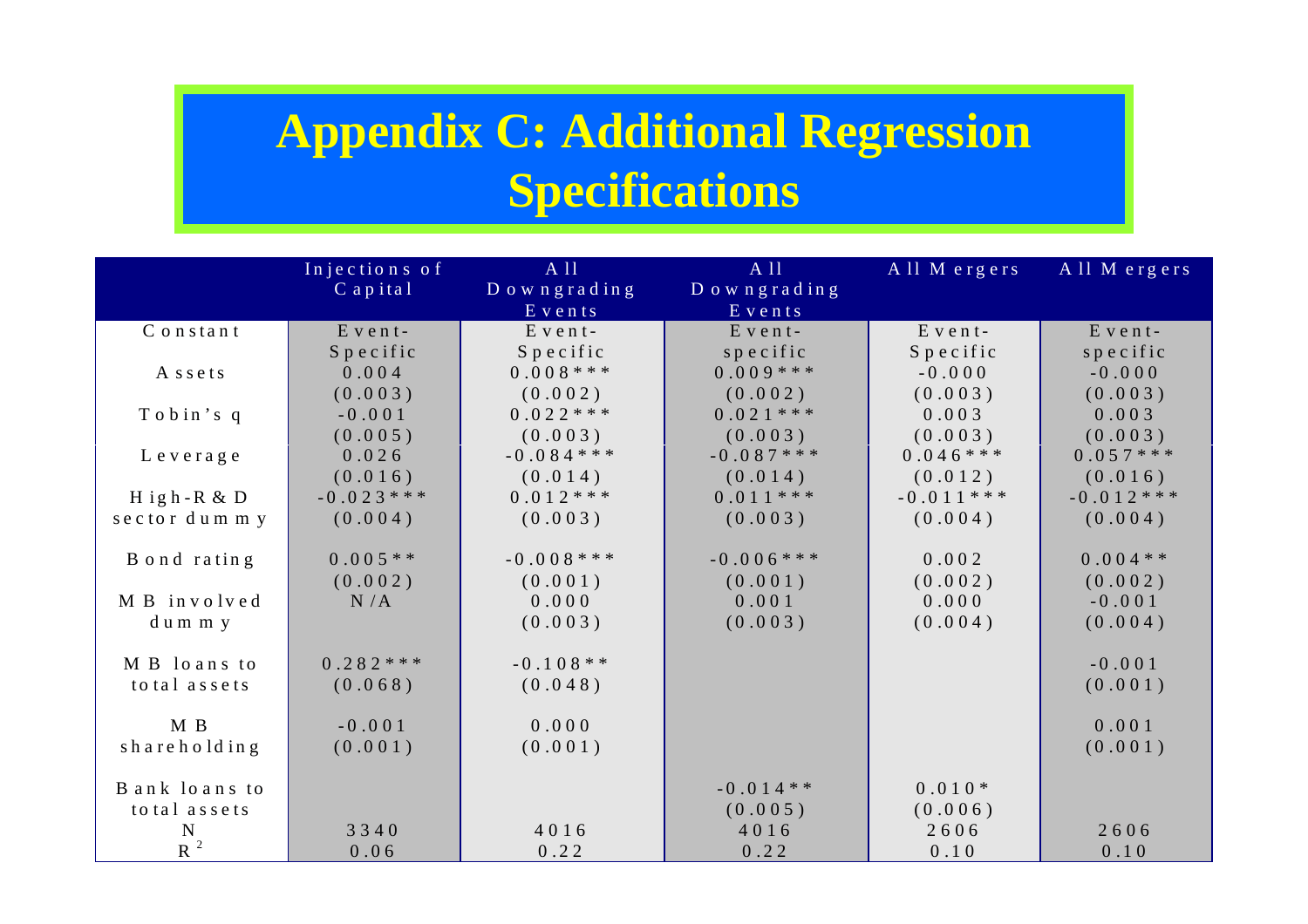## MB Effects

- Measures of bank-firm ties (debt and equity ties) and various MB proxies do not change the insignificance of the MB Involved dummy.
- Measures of bank debt (MB loans to assets, total loans to assets) tend to have the same sign as leverage.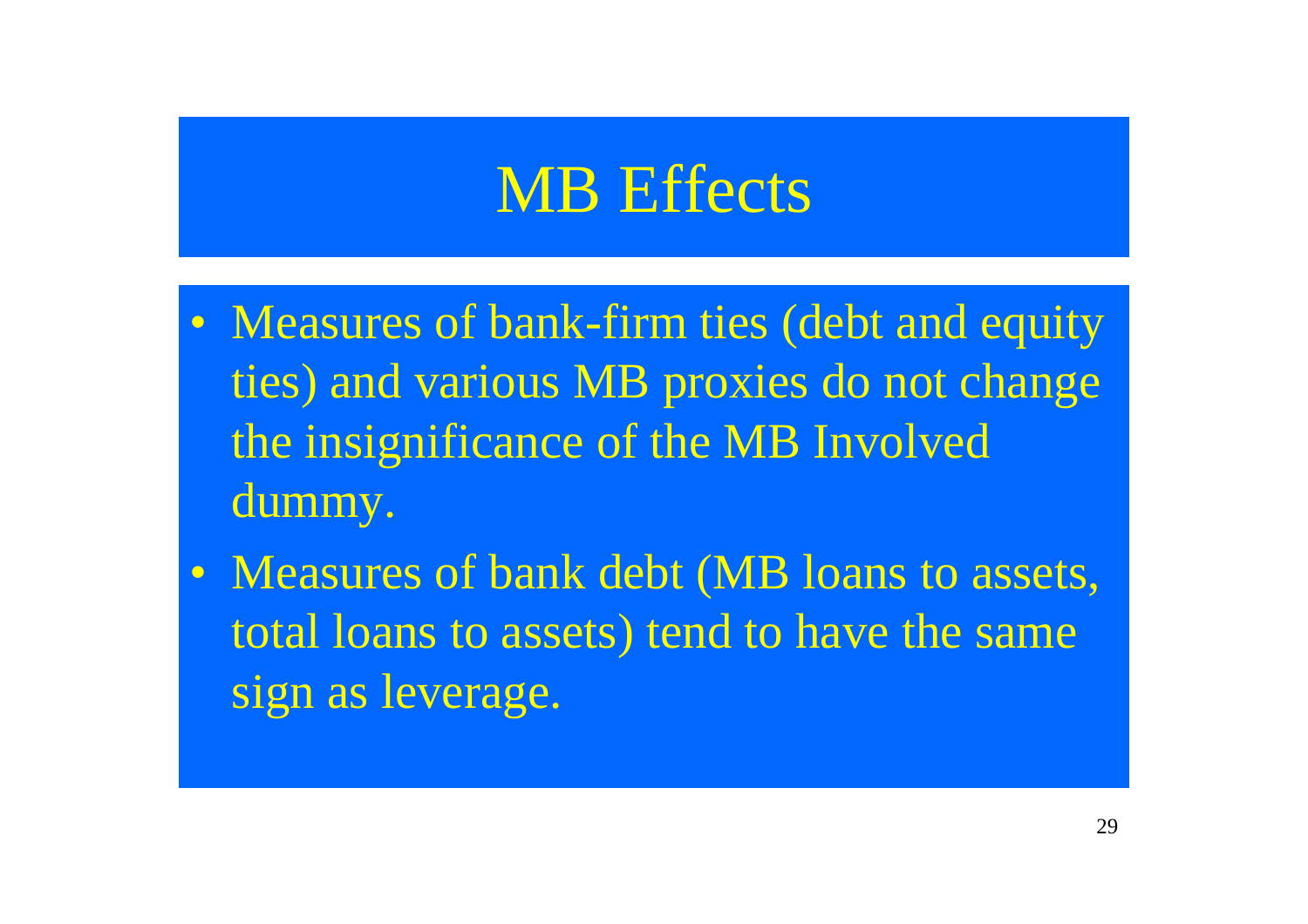## MB Effects

- Events are viewed as having a systemic effect? (Brewer et al. report a similar result on bank distress).
- Perhaps "smaller" downgrading or merger events have a special effect on clients of the banks involved (we did not check).
- Shares of MB clients are less liquid?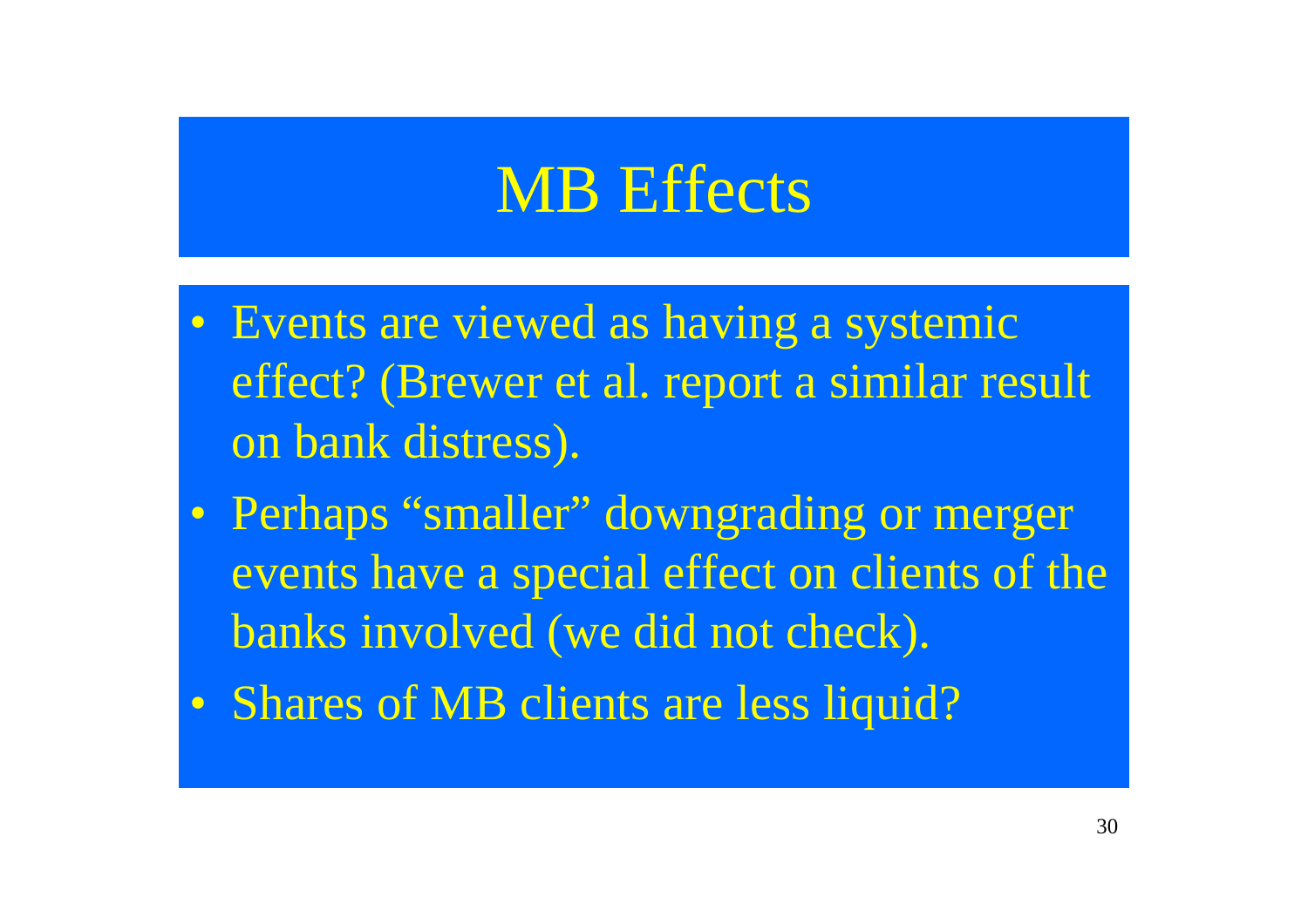# Robustness: Results are unchanged if:

- CAR is measured using a shorter event window, between days  $-1$  and  $+1$  (rather than between days  $-5$  and  $+5$ ).
- The market model in the CAR calculation is estimated using days  $-140$  to  $-20$  instead of using a shorter 40-day period.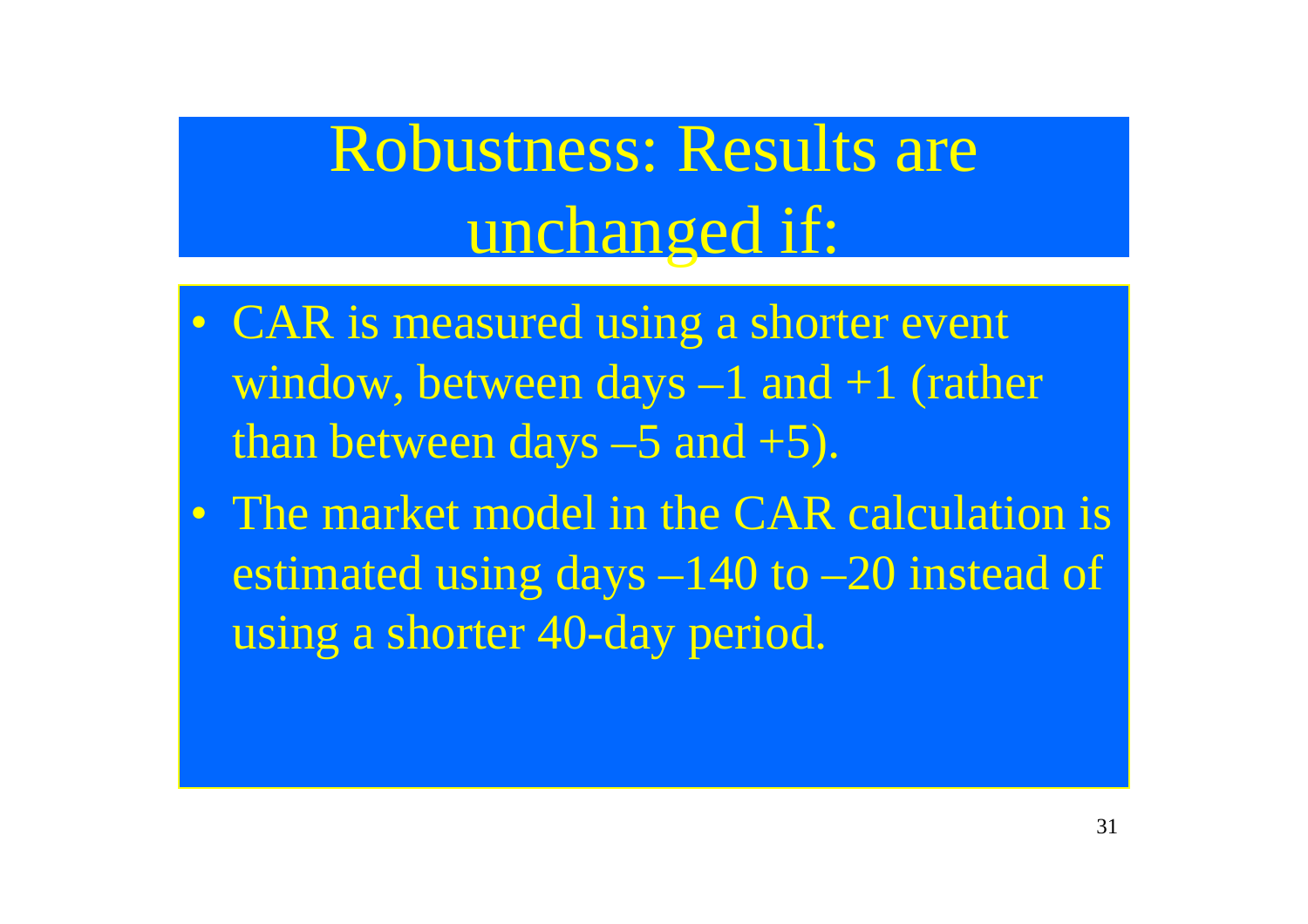### Robustness - Contd.

• Raw stock returns between days –5 and +5 are used instead of abnormal returns.

• ROA (return on assets) is used as a measure of firm profitability (or "quality") instead of Tobin's *q*.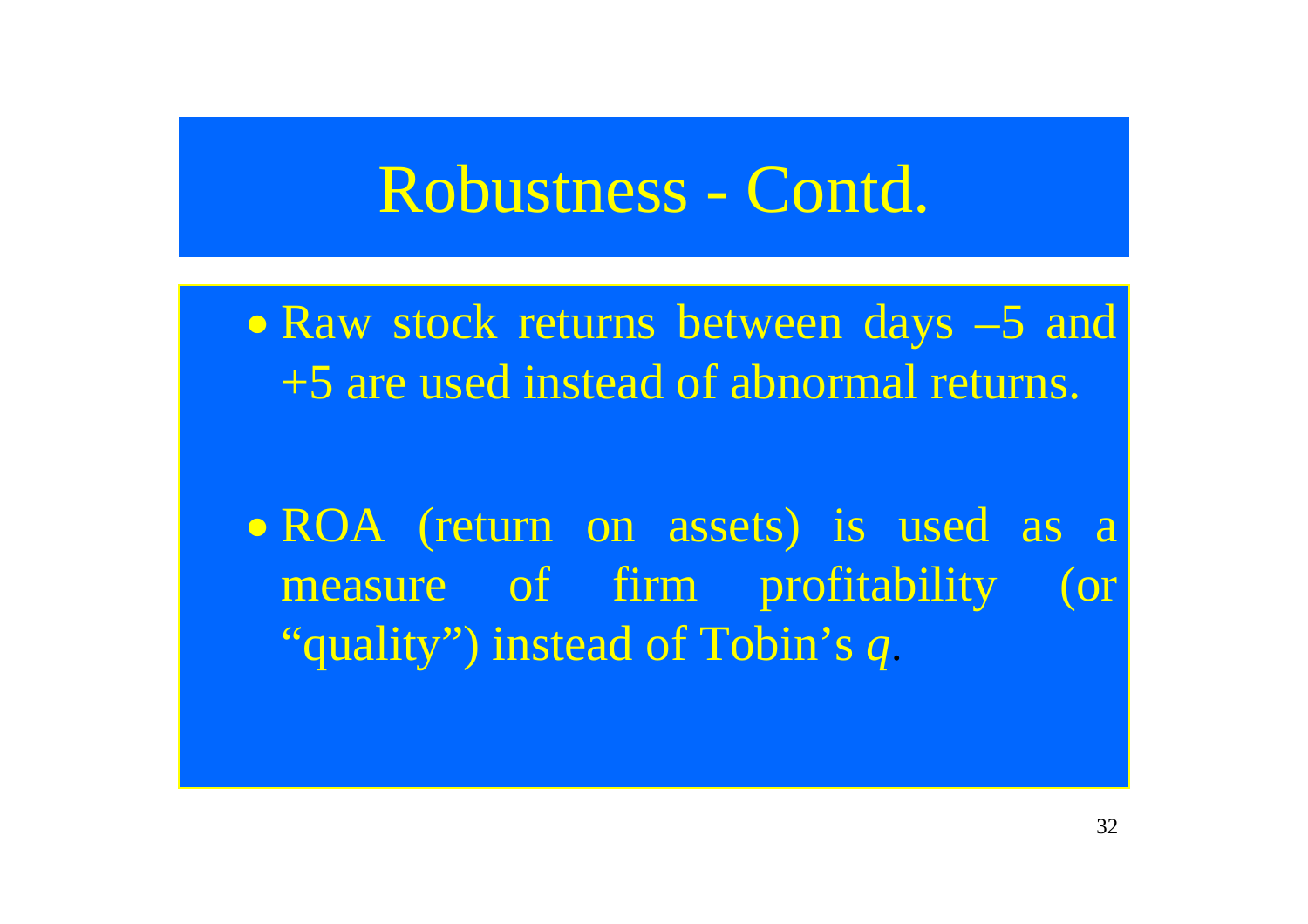## Robustness - III

- Four dummy variables corresponding to different positions on the rating "scale" are used.
- Incomplete 1994 firm-level R&D intensity (R&D to sales; data not available for many firms) are used instead of a dummy variable for firms belonging to R&D intensive sectors.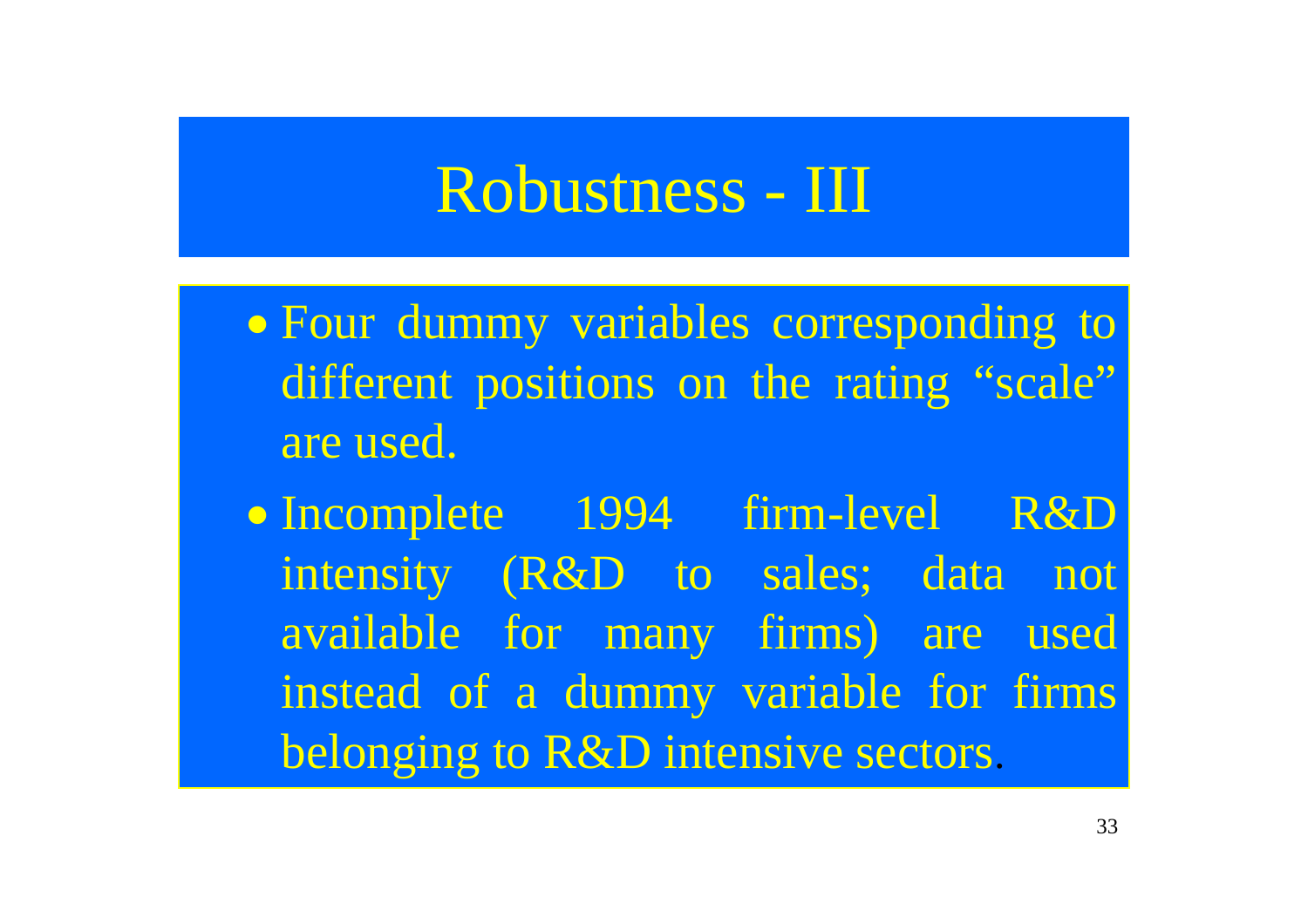## And Robustness IV

• Industry-level R&D is used instead of a dummy variable for firms belonging to R&D intensive sectors.

• The ratio of foreign sales to total sales is included in the regression. This variable is positive in the DG regressions - good firms? Less dependent on domestic mkt?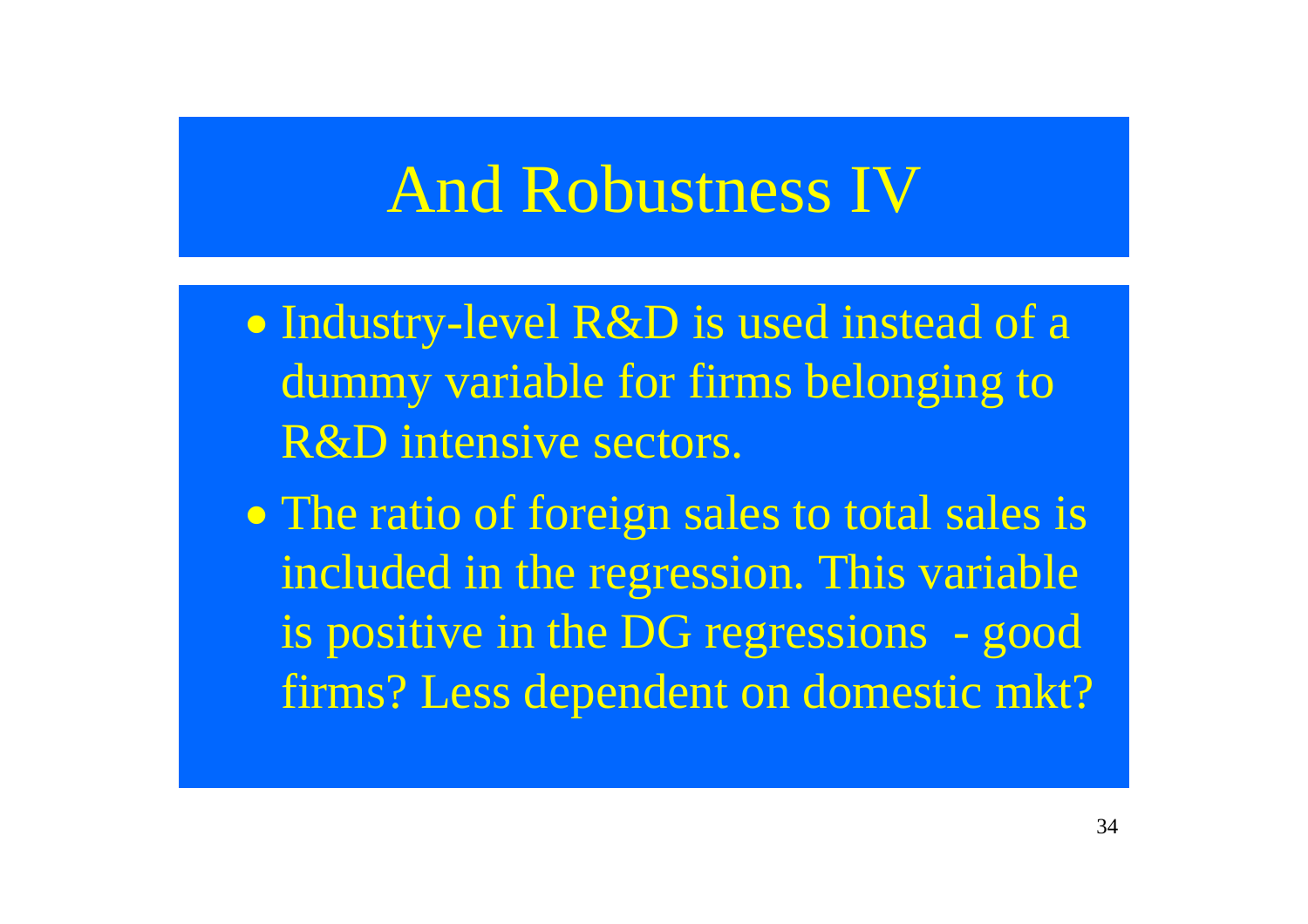## Related Thoughts

- Events not related to the banking crisis do not produce similar results.
- No clear relation between bank ER and client firm ER.
- Reverse causality in the case of downgrading unlikely (regressions with clients on non-downgraded banks).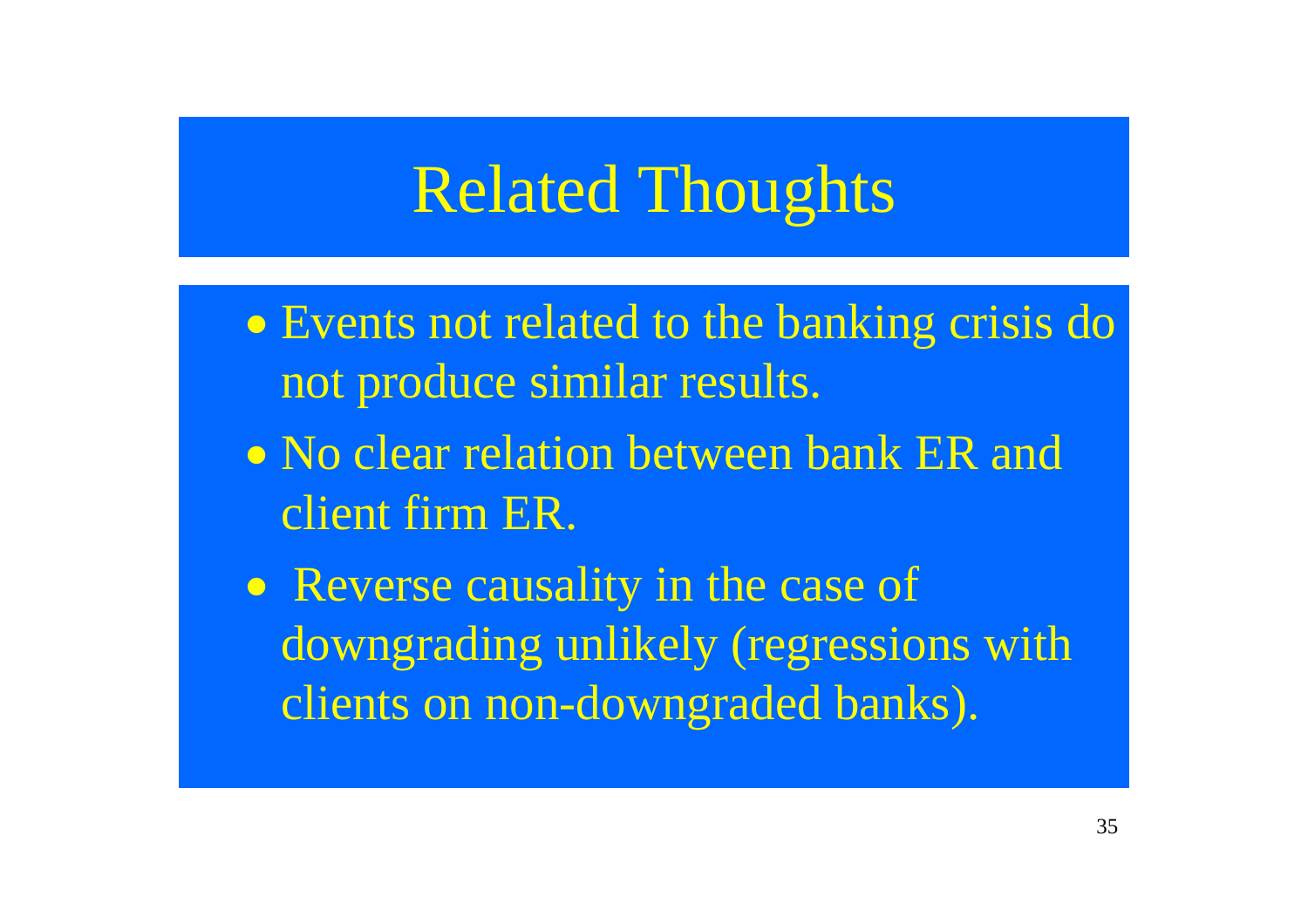## Summary so far:

- Differential effect of Japan's banking crisis: sensitive companies are the ones described as bank dependent in the macro literature, plus the ones described as bank dependent in the financial economics literature.
- Where are the zombies? Do they "rejoice" when others suffer? Or do they suffer more than others?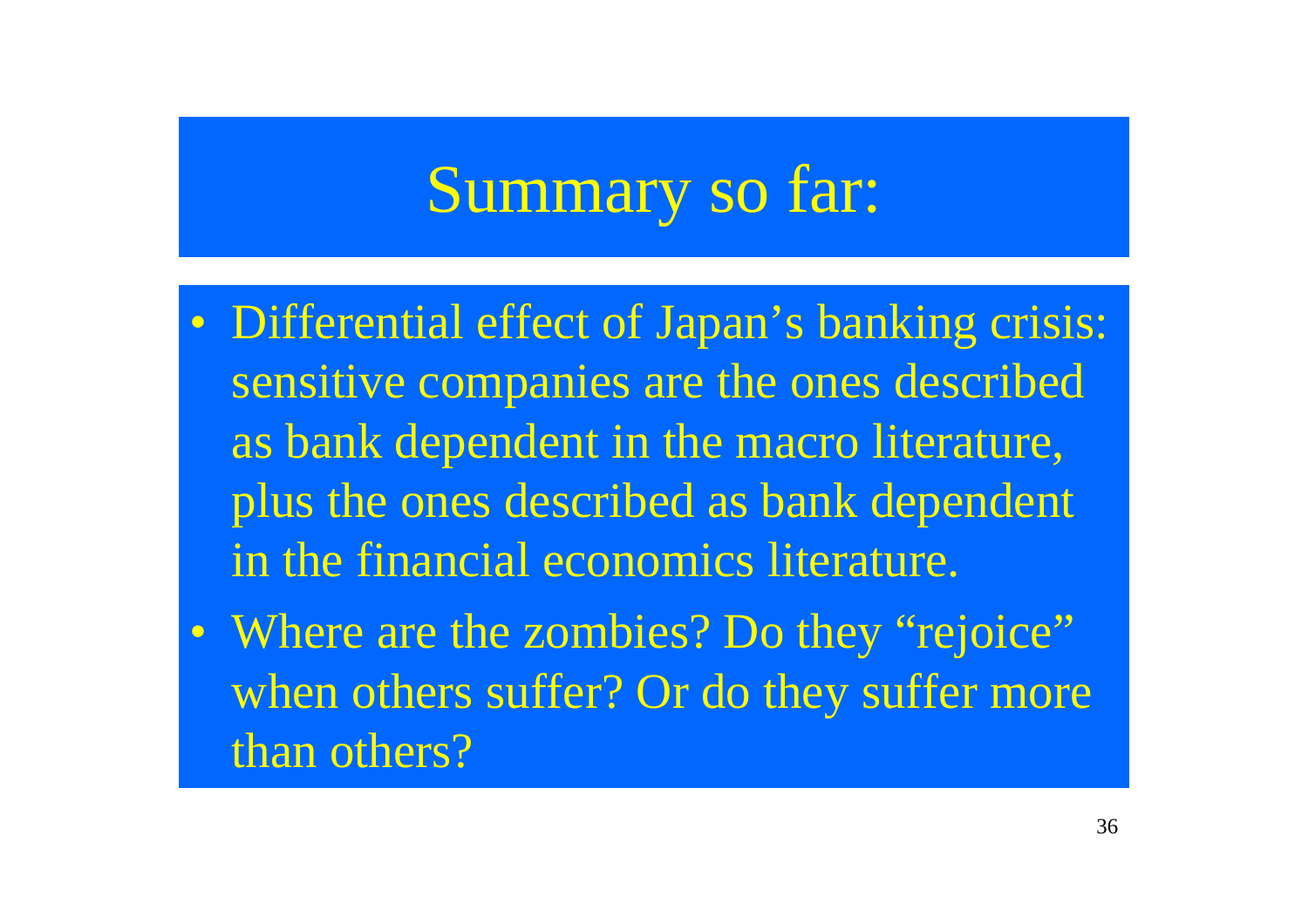## Crisis and Welfare

• The crisis may be good if credit-constrained firms are "zombies" which should be left to die.

• The crisis is bad if these firms are positive NPV and cannot get capital to finance investments because of the banking troubles (combined with misallocation of K).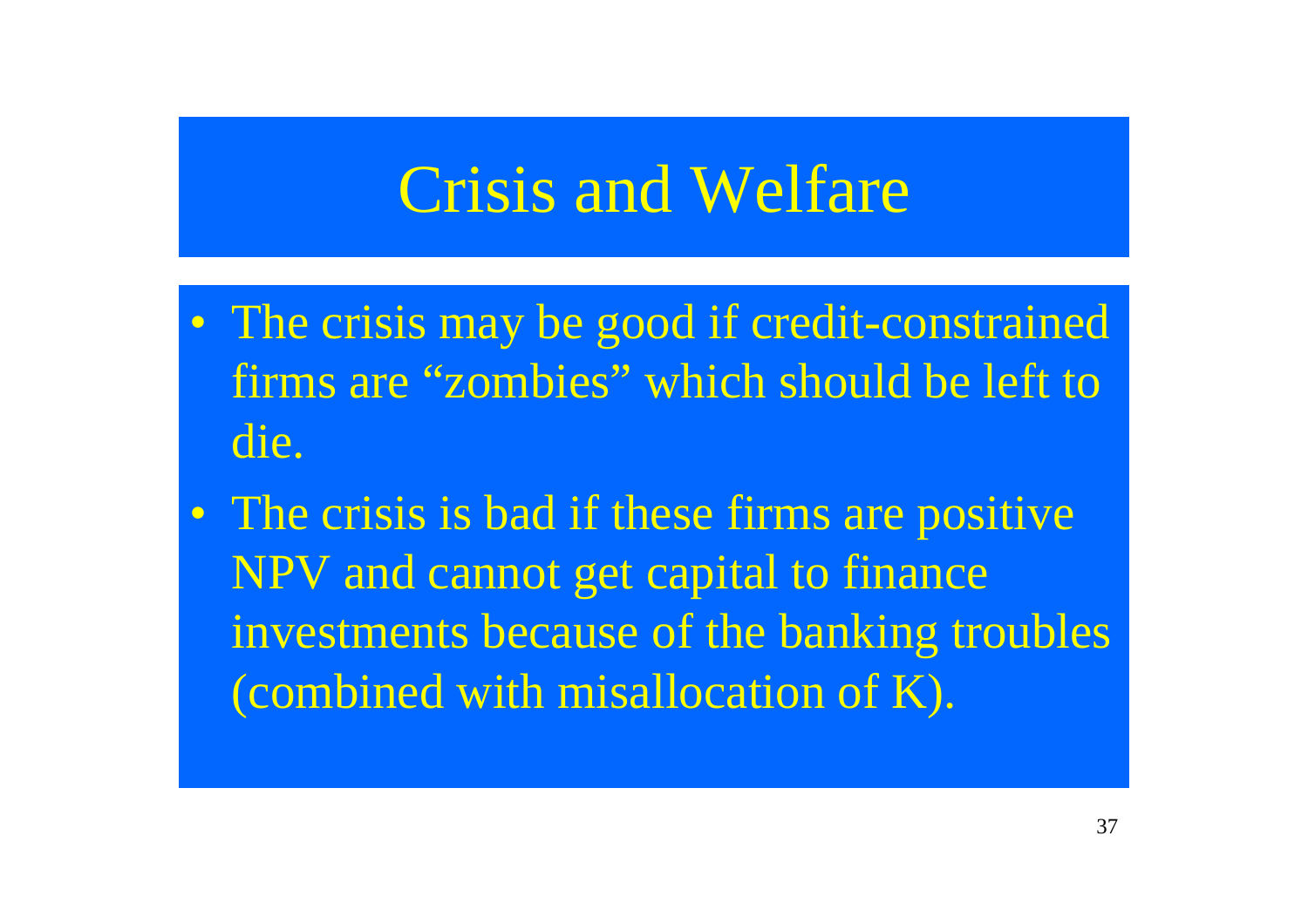# Looking for the (missing) Zombies...

- Attempts to define "zombies" and estimate whether or not they are particularly affected have not succeeded.
- Zombie definition according to Caballero et al.: firms whose actual interest payments are lower than the risk-free rate. Problematic...
- Zombies according to this definition are not particularly sensitive to banking events.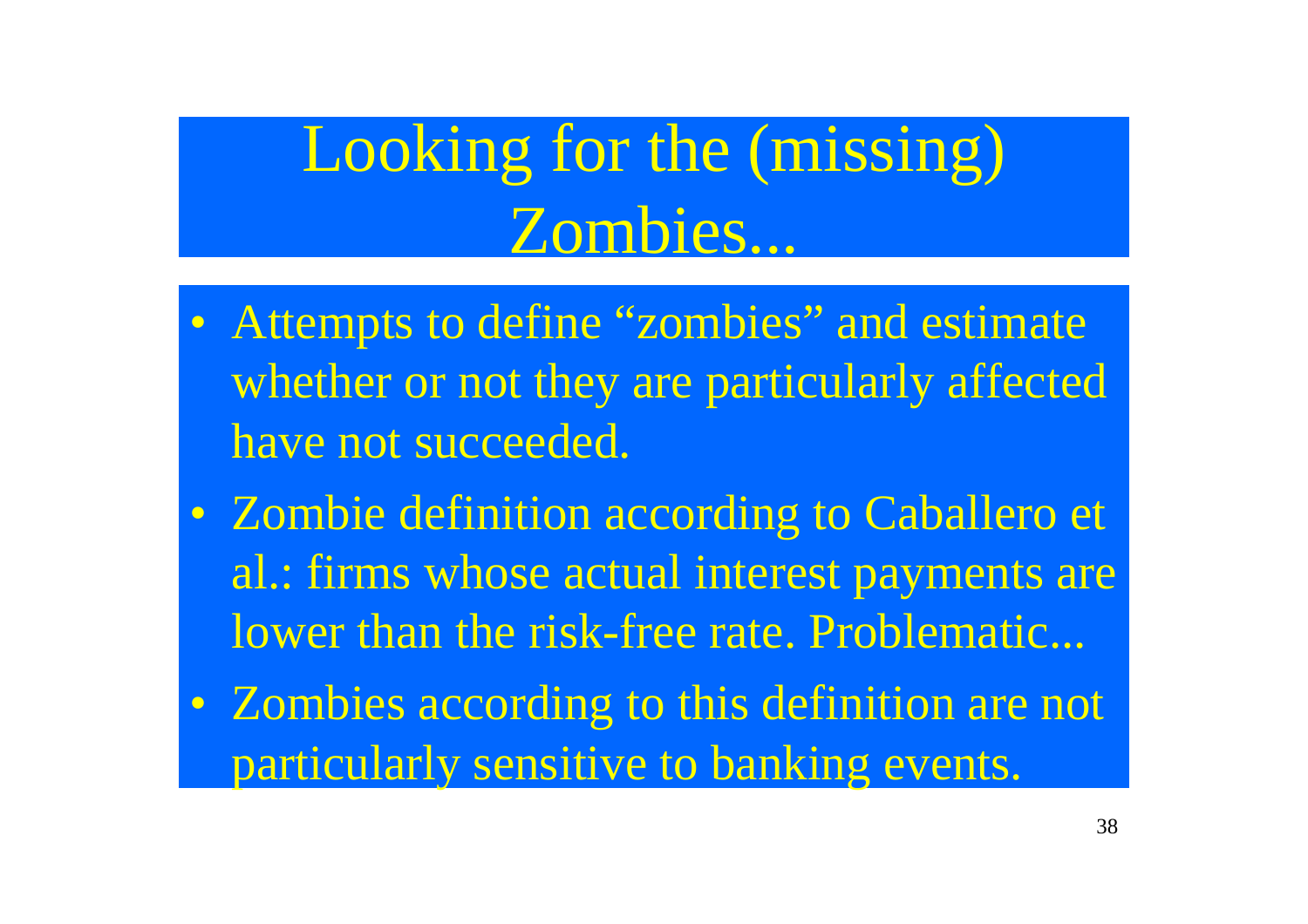# Looking for the (missing) Zombies - Contd.

- Attempts to define "zombies" according to some combination of low performance, increased debt during the 1990s, interest coverage ratio, and size.
- No consistent results, perhaps because zombies do not necessarily have these characteristics, or because there aren't so many? ("Saving the Sun" by G. Tett).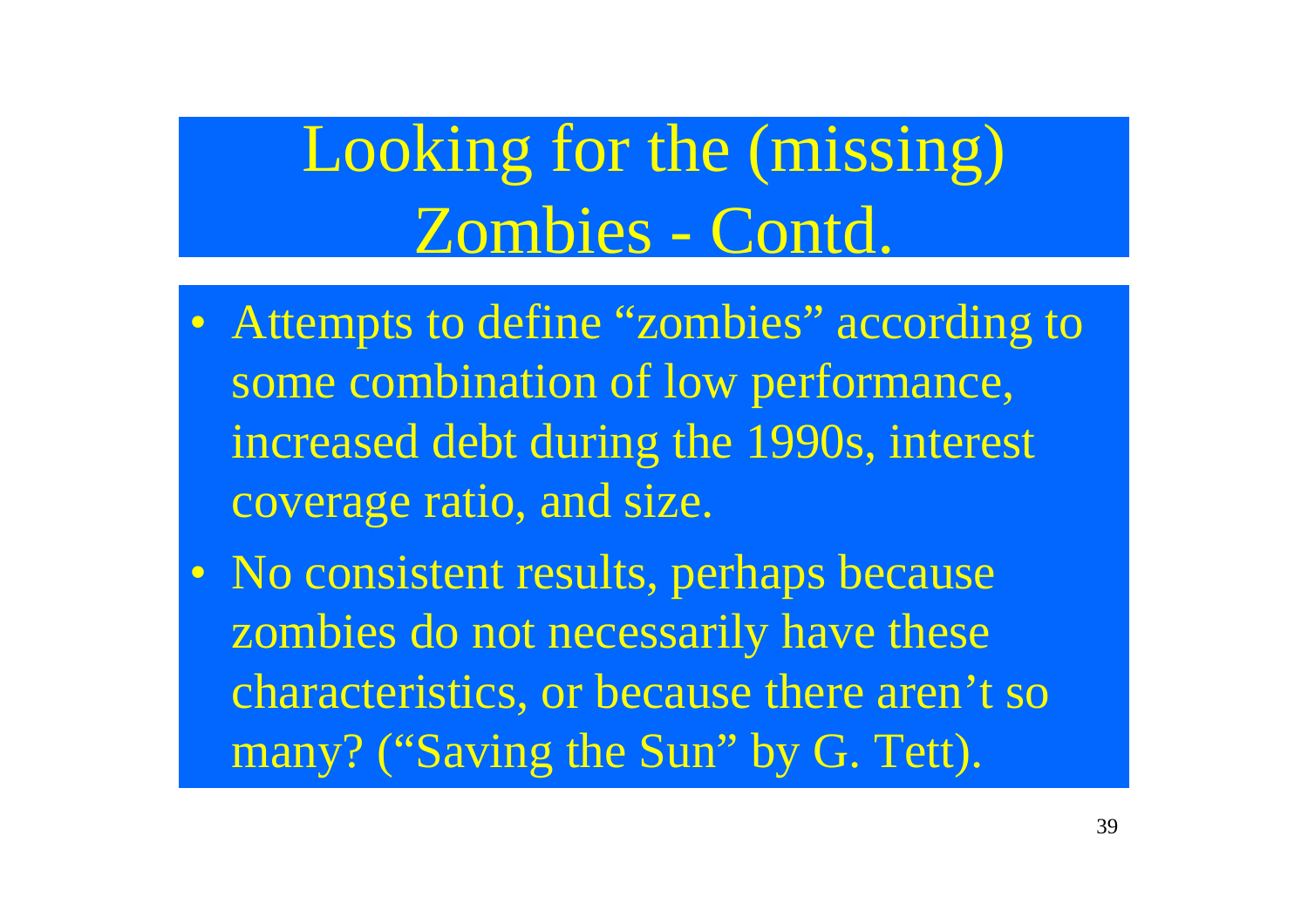## Some success after all...

- Defining zombies according to Caballero et al. and upper size quartile: A mixed bag, but the same 5-6 construction/real estate companies always come up with unusually high CAR's with the "correct" sign (not necessarily bad in other dimensions).
- Attempts to identify "promising good firms" also not very successful.